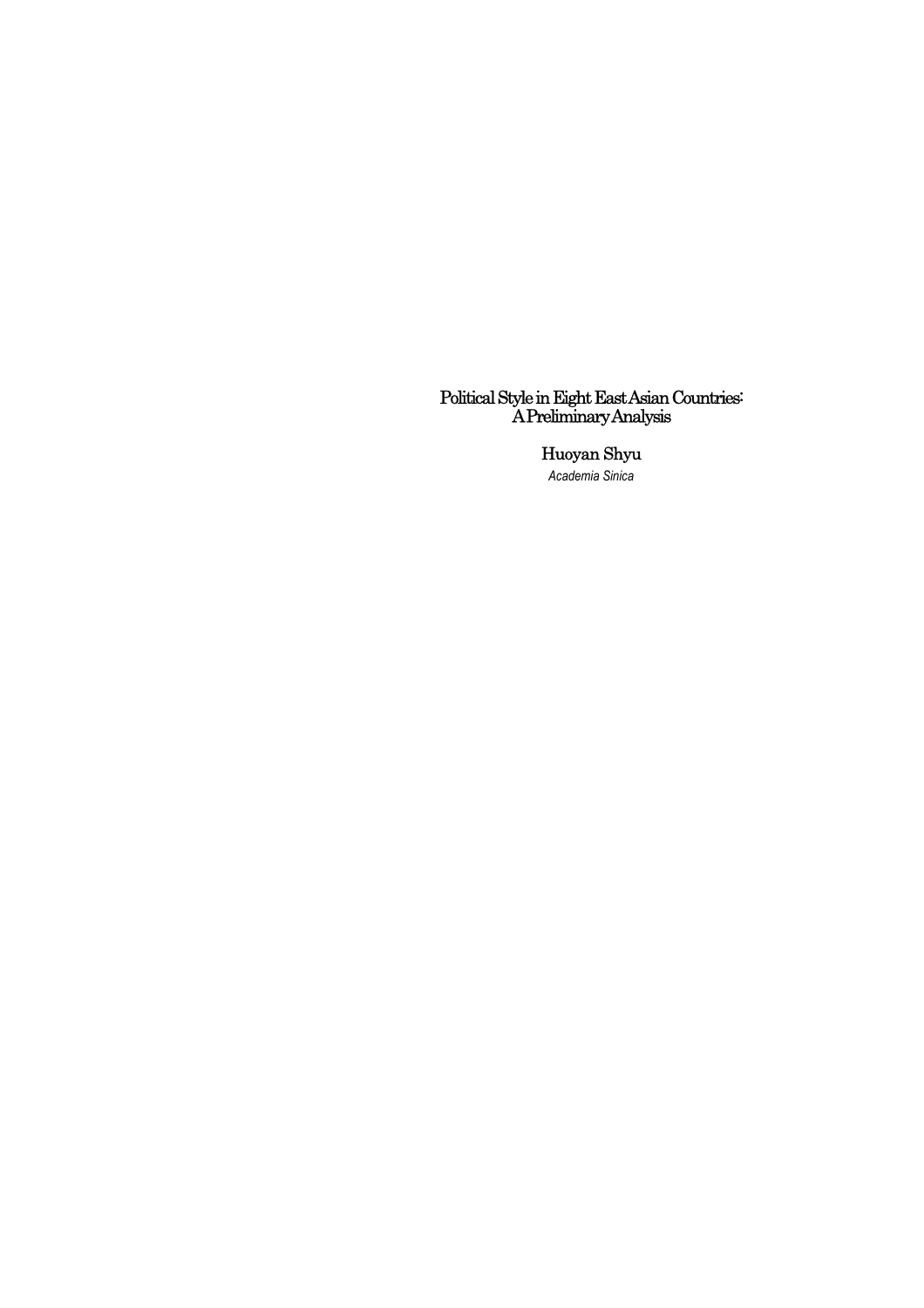# **Political Style in Eight East Asian Countries: A Preliminary Analysis**

Huoyan Shyu  *Academia Sinica,*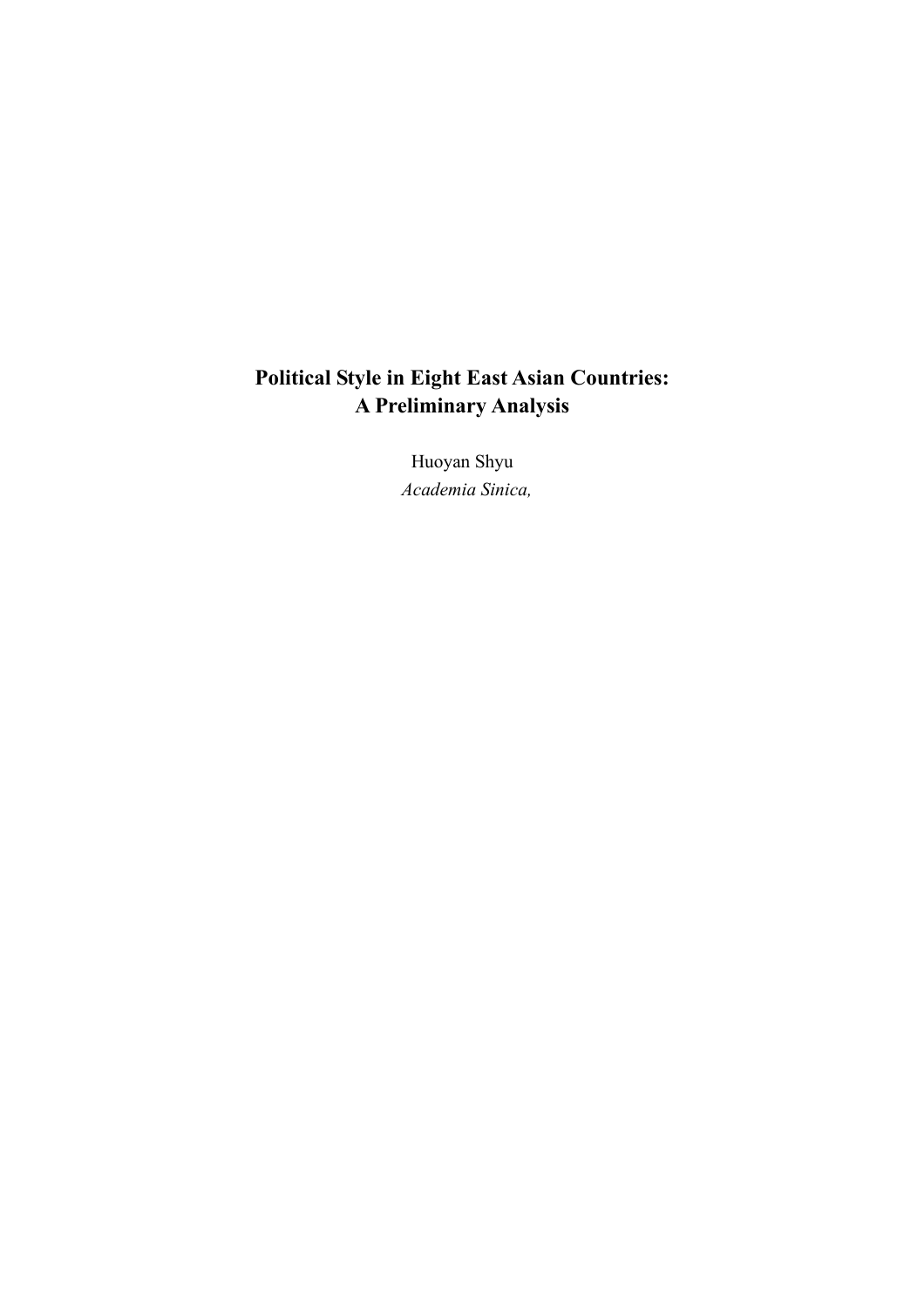The term of "political style" abounds in journalists' commentaries and common men's daily discourse regarding political phenomena in different societies. Since Harold D. Lasswell (1949) introduced the theory of style into the language of politics, political style has been a convenient term to delineate the configuration of key political elements in a society or of important political characteristics of political leaders. However, the concept of political style has rarely been applied to survey research, nor has its properties been thoroughly cross-culturally analyzed.

Given the popular usage of the term, it would be hard to say that political style has been fully exploited as a handy and useful concept in delineating a country's body politics in empirical political studies. This paper has three aims. First, I will try to re-conceptualize the concept of political style following the theoretic tradition of the political culture literature and state clearly its important empirical traits. Second, my preliminary analysis will explore the similarities and differences of political style in East Asian countries based on mass survey data.<sup>1</sup> Third, in so doing I hope to bring empirical study of political style back to enrich the theory of political culture, in which part Almond and Verba (1963) might have left out in their Civic Culture study.

### **What is "Political style?"**

 $\overline{a}$ 

Dictionaries define style in a very broad sense. One of meanings of style is "the way in which anything is made or done." In social science usage, E. H. Gombrich (1968) further elaborates and defines style as "any distinctive, and therefore recognizable, way in which an act is performed or an artifact made or ought to be performed and made." (quoted in Burant 1987) Following this definition, Stephan R.

<sup>&</sup>lt;sup>1</sup> These eight countries are Japan, South Korea, Mainland China, Mongolia, Philippines, Taiwan, Thailand, and Hong Kong (which, though not a country, is a special administrative unit functioning as a semi- autonomous state of the PRC). These data sets are made available by the collaborative project, *East Asia Barometer: A Comparative Survey of Democratization and Value Changes (EADVC).*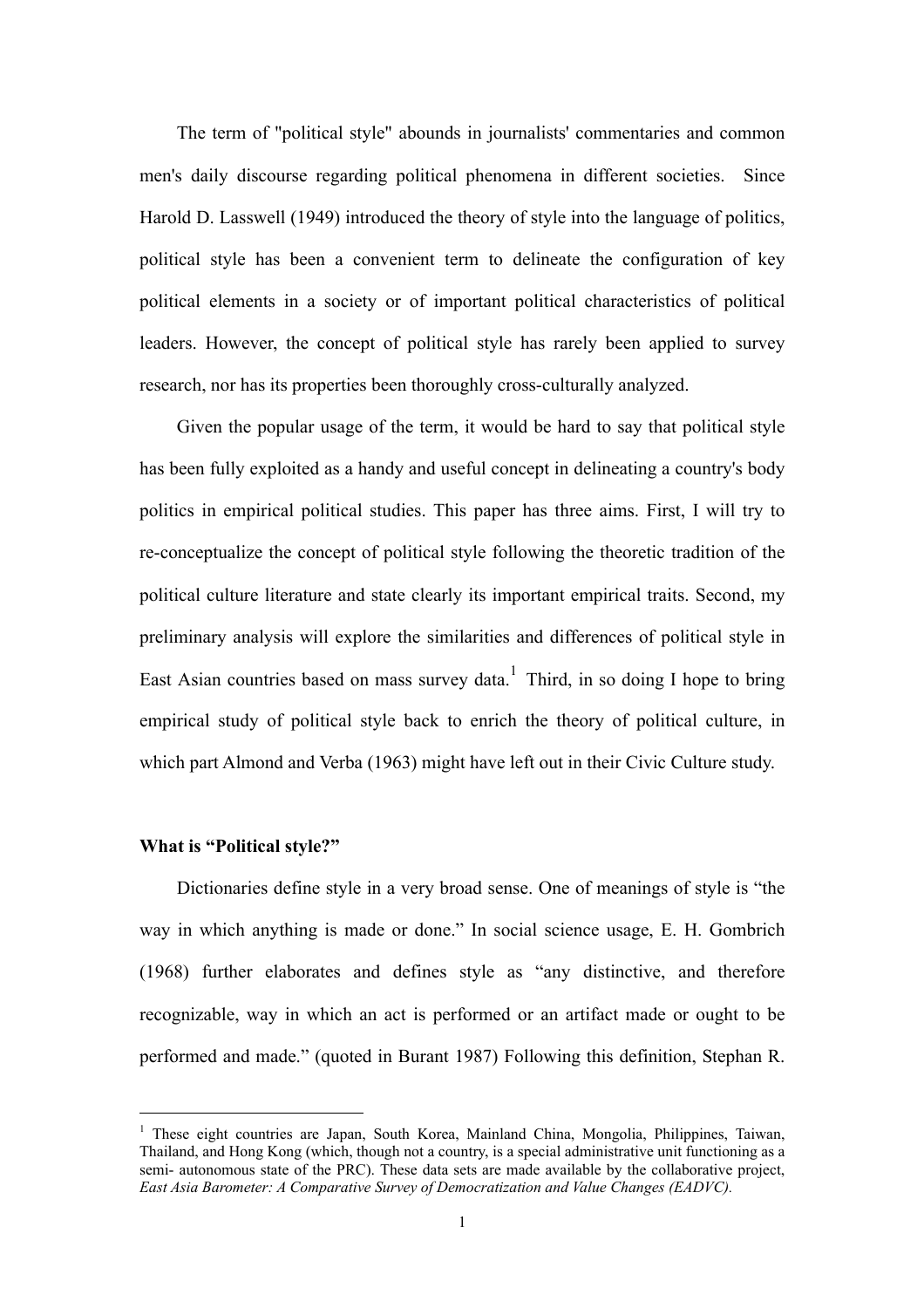Burant points out that an analysis of style calls attention to appearance and that political style demands a public display. He goes on to say: "In as much as it is public, political style also possesses a rhetorical dimension. Elite political style is a means of persuasion, because it communicates any idea or system ideas to the ruled." (p.274) Burant's conception of "style" and "political style" is similar to that of our precursor in political science, Lasswell (1949) who earlier takes style as the pattern of political leaders' linguistic expression embodied in the arrangement of "symbols" and "signs" in communication, which is molded by surrounding socio-personal factors. He also claims that the "…study of style may make its largest contribution in relation to the problem of interpreting significant political trends." (p.38). Later, James David Barber (1972/1992), one of the frequently quoted scholars of political leadership, applies style to describe the presidential character, and takes it as "…the President's habitual way of performing his three political roles: rhetoric, personal relations, and homework."(p.5) The stress on rhetoric in defining political style is not only found in the study of political leadership, but also applied in communication study with text analysis. Robert Hariman (1995) sees political style as "the artistry of power" to distinguish four typologies of political style, namely, realist style, court style, republican style and bureaucratic style. Even in the field of political thought, Dutch political theorist F. R. Ankersmith (2002:151) also makes some observation about the concept of "style" so as to apply to political theory. He takes style as: "With regard to human actions strangely combines a focus on what can publicly be *seen* (as in behaviorism) with an interest in unique individual personality (with all its traditional Cartesian reminiscences). Style therefore presents us with a mix of objectivism and subjectivism in our conception of human behavior that puts it apart from most of contemporary philosophy of actions." He also points out that "style does not (attempt to) *explain*, it *characterizes*; style does not tell us *why,* but *how* individuals think or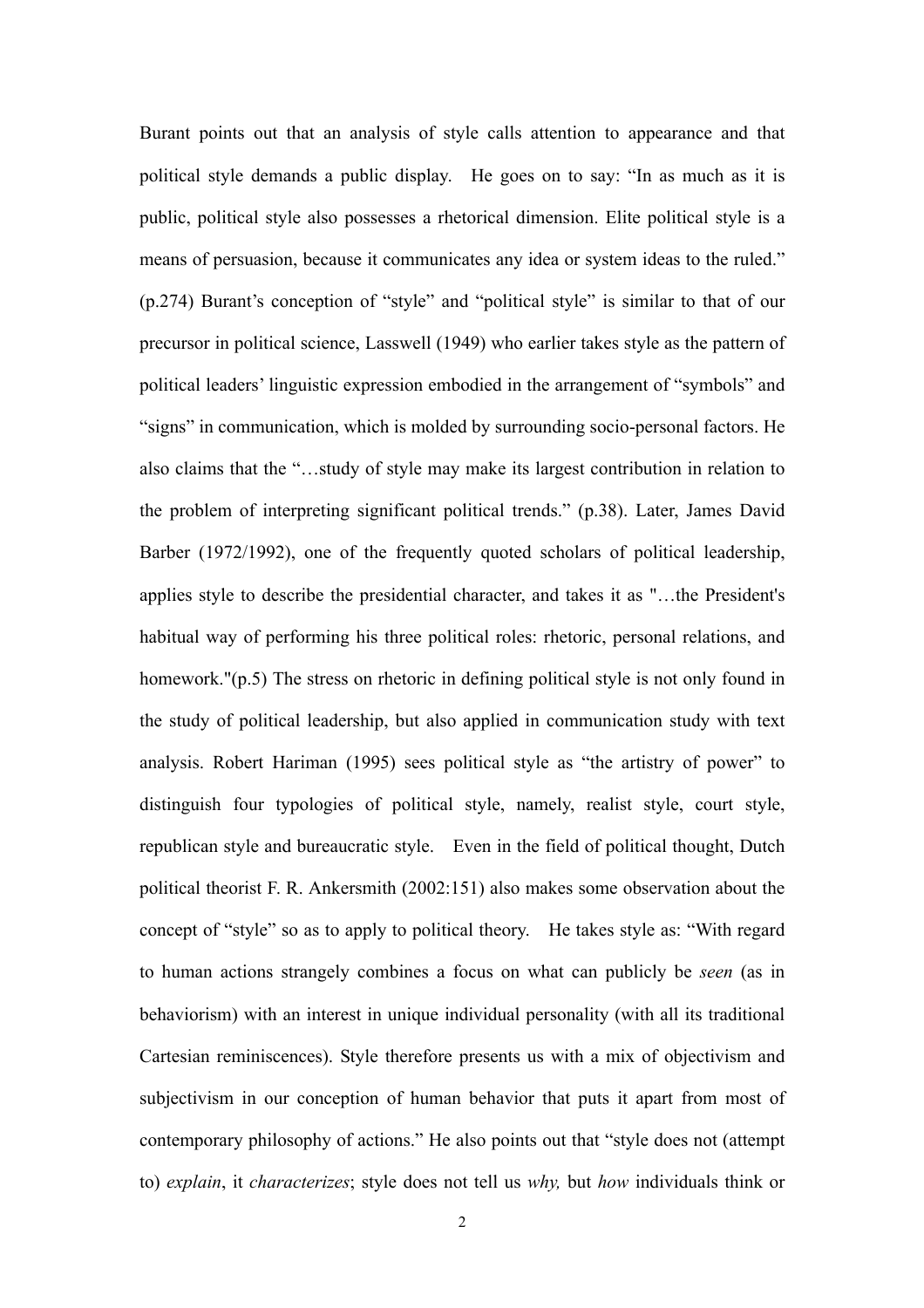act." (p. 150, emphasis is original) To these pioneering scholars who define and apply the concept of style, the focus of political style analysis is thus directed to look at the distinctive pattern(s) of thinking, acting, and communicating that political leaders (or elites) display in public. Political style in their dealing is then at most examined by individualistic or persona-specific patterns that are mainly composed of the individual's personality characteristics,  $2$  tailoring both to characterize "how" political elites performs their roles and to interpret important political trends they bring about.

Few scholars have taken seriously the importance of political style beyond the realm of leadership study. Among them, Frank D. Gilliam (1996) urges further study to probe political style and design appropriate measures of it, after comparing the effects of Tom Bradley's and Jesse Jackson's efforts to empower minorities on the political interest of African Americans in Los Angeles. Michael McGerr (1990:865), an American historian, takes style in a broad sense as "the different ways that people perceive, speak and act politically." To him, "Political styles act as a kind of filtering lens that colors some objects, reshapes others, and obscure many altogether." He thus applies the concept to describe the evolutions of women's political styles in relation to male political styles in struggling for autonomy and equality. McGerr sees political style as a bottom-up phenomenon, focusing more on patterns at the mass level than on constellations of traits or ways of doing things at the individual level.

To our research purpose, however, Sydney Verba's (1965:544-5) discussion of political style in reference to political culture is most relevant and crucial. Based on comparative political culture study, he has recast the concept of political style as two aspects of political belief systems that mediate the operation of political processes and thus regulate the goal-achievement activity of the political system. To him, political

 $\overline{a}$ 

<sup>&</sup>lt;sup>2</sup> While talking about Clinton's political style, Greenstein refers to it as "a constellation of traits that vary in their ascendancy depending upon the circumstances in which he finds himself," and stresses "The traits themselves are not unique, but their patterns." (1998: 179)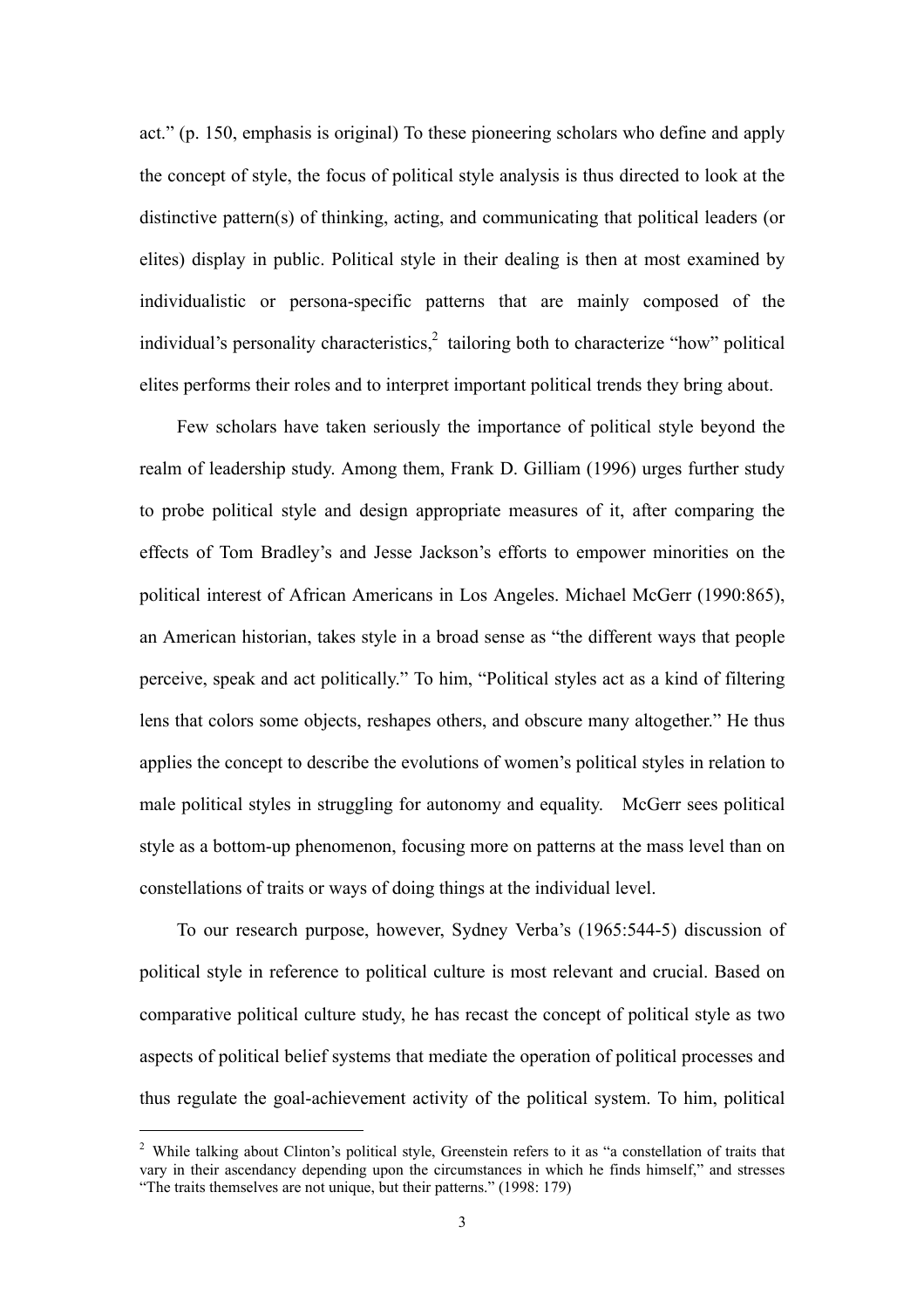style refers to "the structural or formal properties of political belief systems (the way in which beliefs are held)" and "those informal norms of political interactions that regulated the way in which fundamental political beliefs are applied." To see political style as a part of political culture is such a keystone in applying the concept to empirical-comparative political studies. In the following, I will extend Verba's insight and adopt his approach to explore the political styles in eight Asian countries using survey data.

#### **The Measurement of Political Style**

 Political style analysis has focused on examining the distinctive synthetic pattern of persona-specific characteristics or traits in political leadership studies. However, if political style is reframed as an aspect of political culture in Verba's manner, the study of political style is then shifted to referring to the mass political belief systems that mediate the operation of political process and regulate the goal-achievement activity of the political system. To compromise, the measure of political style in the *East Asia Barometer: A Comparative Survey of Democratization and Value Changes* has been designed to tap the mass attitudes towards political leaders in the context of role-taking activity. The battery of political style measures is comprised of the following four-point "agree-disagree" question items:

- *(1) The most important thing for a political leader is to accomplish his goals even if he has to ignore the established procedures.*
- *(2) If a political leader really believes in his position, he should refuse to compromise regardless of how many people disagree.*
- *(3) A political leader should tolerate the views of those who challenge his political ideals.*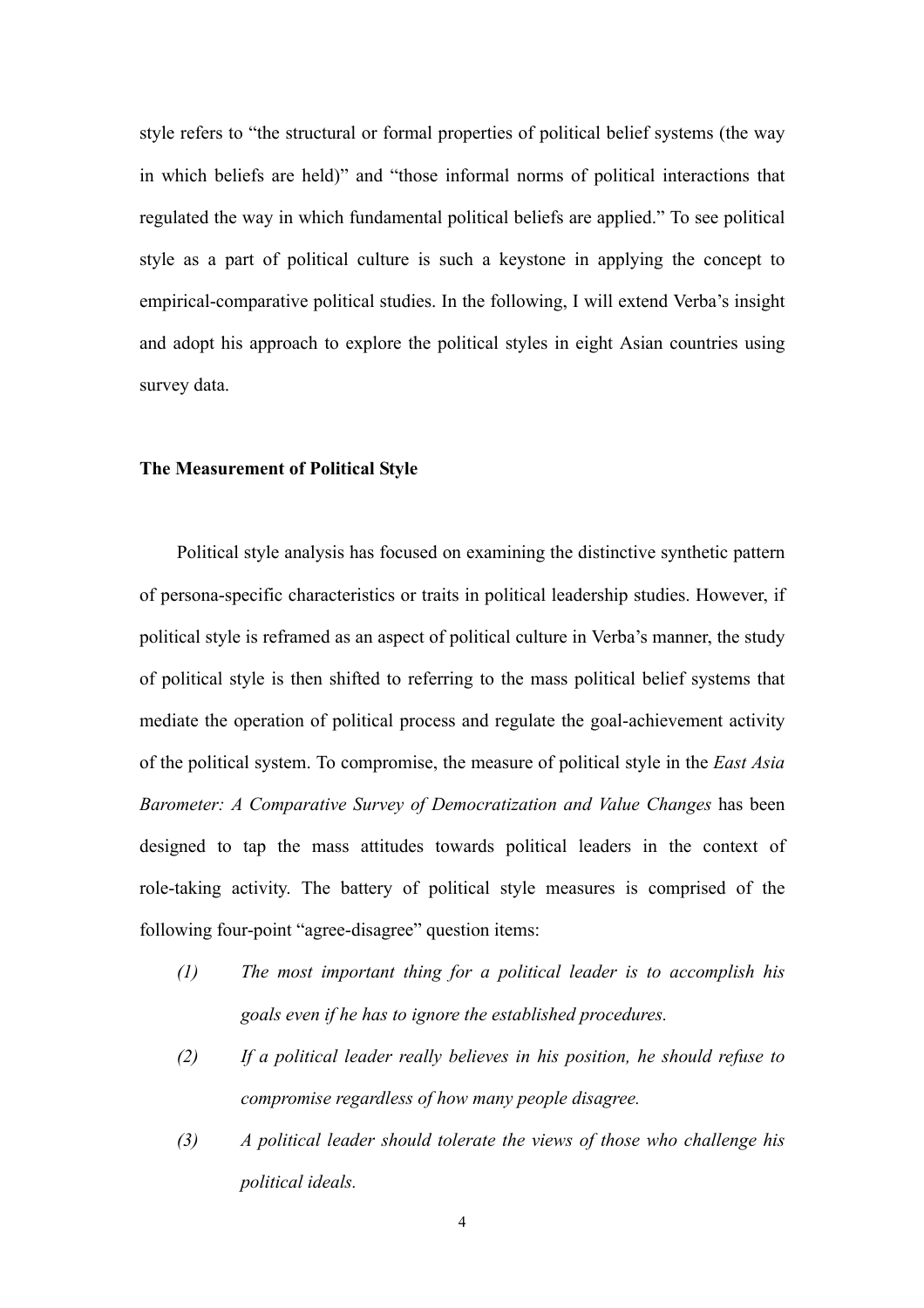(4) *As long as a political leader enjoys majority support, he should implement his own agenda and disregard the view of the minority.*

These items measure citizen's beliefs in, or expectations of, the ways that political leaders should perform their roles in the political processes. First, political leaders are the main and decisive actors in the political process, and the ways in which they take on their roles can be publicly seen and objectively identified. Second, mass attitudes toward political leaders are forming part of political belief systems or "ethos"<sup>3</sup> that give legitimacy or limit to political leaders in performing their political roles.

 Obviously, these measure items are designed to tap the mass beliefs in four aspects of procedural norms regarding how political leaders should perform their roles in political interaction. The first item gauges citizen's beliefs in the "rule by law," or about the "norm-oriented tendency" of political leaders, in which the "end-means" norms are posed, to assess whether political leaders are allowed to use ends to justify means in pursuing their political goals. The second item taps citizen's expectations of the "tough-soft" minded characteristic of political leaders in doing things, or the degree of "political compromise" that citizen grant to them, to see if political leaders are expected to be tough-minded or soft-minded when facing a bargaining situation. The third item measures citizen's attitudes toward political leaders' "tolerance," to assess whether or not political leaders are expected to tolerate different views or put up with potential opposition. The fourth item taps mass beliefs in the "monolithic-pluralist" orientation, to see if political leaders should also take account the views of minorities in the political process.

Based on above measures, our conceptualization of political style departs from

<sup>&</sup>lt;sup>3</sup> This term is derived from my reading Theodor Heuss's (1953) discussion about the forces and elements forming a political style. He takes architectural style as a basis for comparison and points out "…the problems of 'political style' will call for an investigation into the parallel existence of spiritual, social, and technical forces." (p.473) And in the end, Heuss argues that "the desire for freedom" and "the feeling of one's own dignity" are formative elements in the change of political styles. (p. 498-9)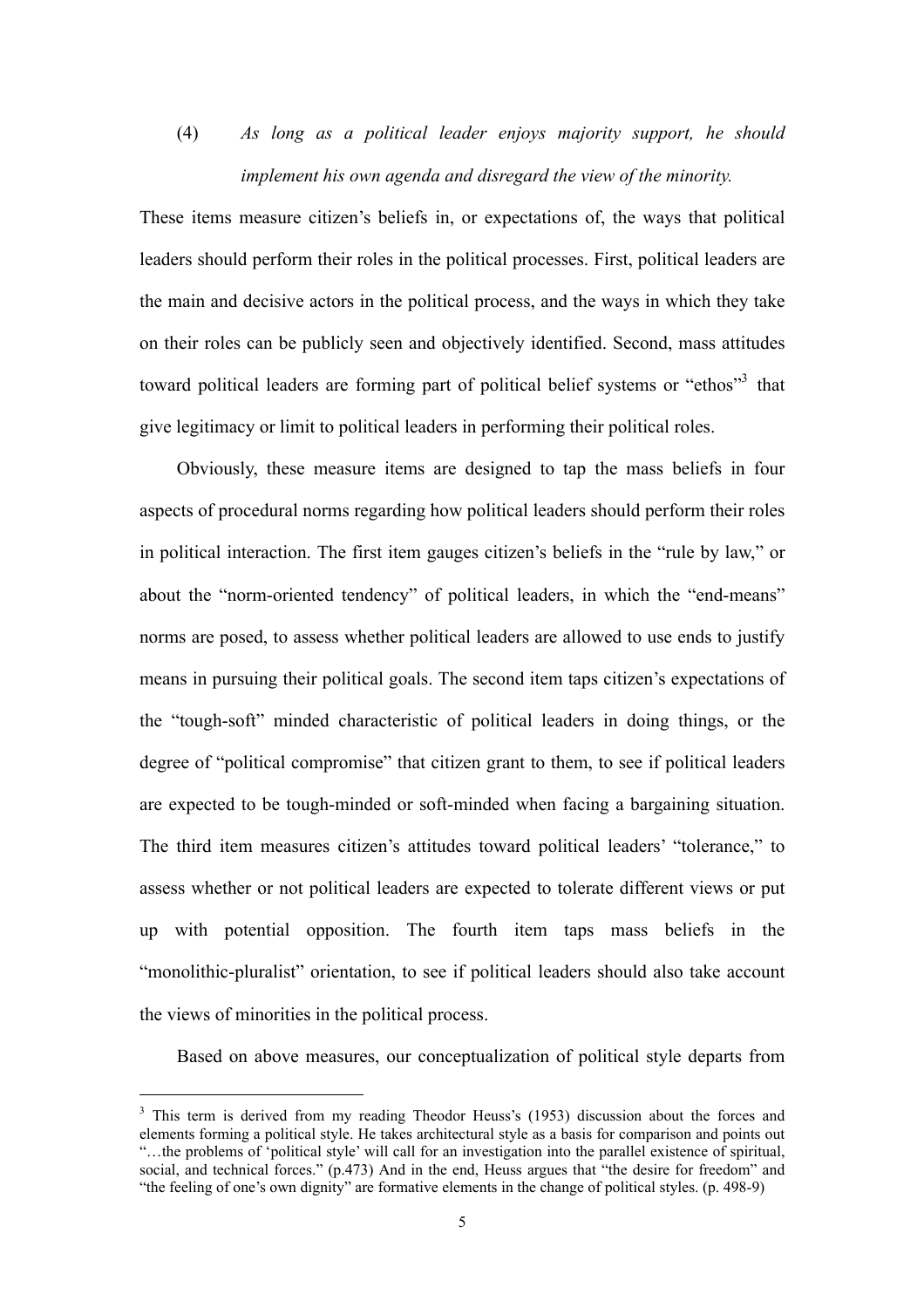Verba's definition in that our measure focuses mainly on what he denotes as "norms of political interactions that regulated the way in which fundamental political beliefs are applied," rather than "the structural or formal properties of political belief systems." However, the merit of our measure is that, by specifying "political leaders" as the major actors in the political process performing goal-achievement activity of the political system, it cuts right to the essence of the study of political leadership. Through exploring mass attitudes toward political leaders' ways of pursuing political goals, the structural or formal properties of political beliefs systems could thus be empirically uncovered, such as the way to know someone by consulting someone's neighbors or friends. In so doing, "political style" or "style culture"<sup>4</sup> is identified accordingly as particular patterns of citizen's attitudes toward procedural norms that constrain the ways political leaders perform their roles. To compare, our approach to defining political style or style culture is same as that in Almond and Verba's (1963) definition of political culture, which is seen as the particular patterns of political orientation toward political objects among members of the nation.

### **Political Style in Eight East Asian Countries**

 $\overline{a}$ 

The leader-follower relationship is always taken as an important aspect of power, especially in Asian societies (Pye 1985). Our approach to exploring political style therefore takes this leader-follower dimension into consideration. In authoritarian societies, leaders are characterized as monopolists of political power, while in pluralist democracies they are expected to share it with other competing elites. Undoubtedly, the leader-follower relationship is one important linkage that citizens use to make sense of politics. Most East Asian countries are experiencing or have

<sup>&</sup>lt;sup>4</sup> Political style and style culture are taken as the same at the level of collectivity or aggregate distribution pattern of individuals. Unsatisfactory as it is, this seems to need further conceptual analysis, which is not attempted here.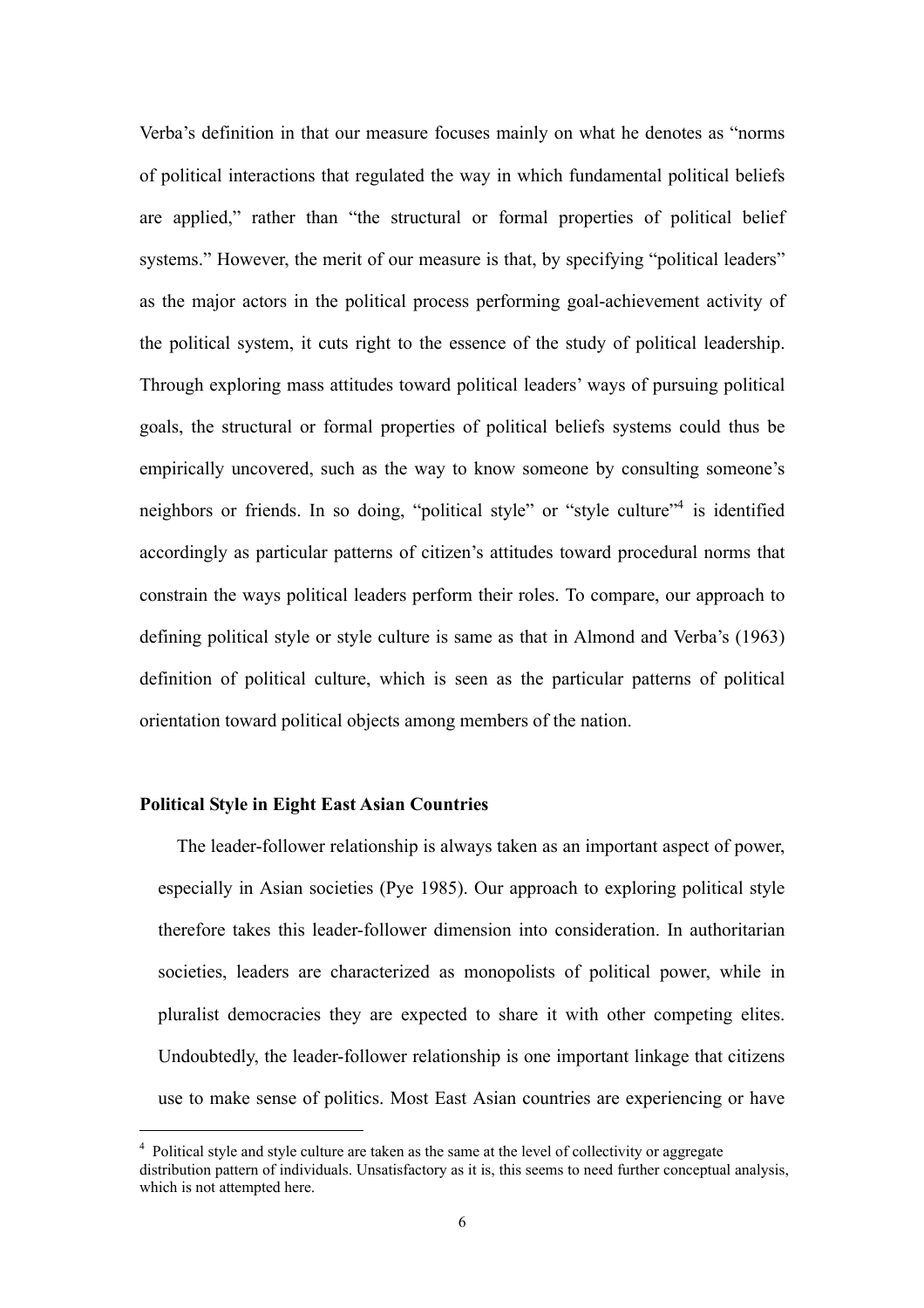recently experienced a regime transition from authoritarianism to democracy. That is to say, in the process of regime transition, the nature of the leader-follower relationship is also undergoing a change in which political leaders have gone from being granted more to less power by their followers. Since political leaders are major actors in the political process, the nature of the leader-follower relationship is embedded in the mass beliefs about procedural norms that constrain political leaders in their power plays. Political style thus conceptualized and measured is distinctive and distinguishable according to different level of democratic development.

We now turn to concrete data sets, which have been collected in Hong Kong, Japan, South Korea (hereafter, Korea), the People's Republic of China (hereafter, Mainland China or PRC), Mongolia, the Philippines, Taiwan, and Thailand. As shown in Table 1, the norm of "end-over-means" is most prevalent in Mongolia (58.5%) and Thailand (55.7%), next in Philippines (38.5%), Japan (31.8%) and Mainland China (30.5%). In contrast, a majority of citizens in Hong Kong, Taiwan, and Korea disagree that a political leader should disregard established procedural while accomplishing his goal. This finding is sensible. As Mongolia and Thailand are more authoritarian than the others, their political leaders have been granted more power in pursuing political goals. Put another way, in these societies citizens have not yet internalized the notion of rule by law. As a result, their political leaders enjoy a good deal of ultra-procedural expediency to justify their political actions.

## [Table 1 about here]

Strongman-like or tough-minded political leadership is most welcome in Mongolia and Mainland China, then next in Japan, where a majority of citizens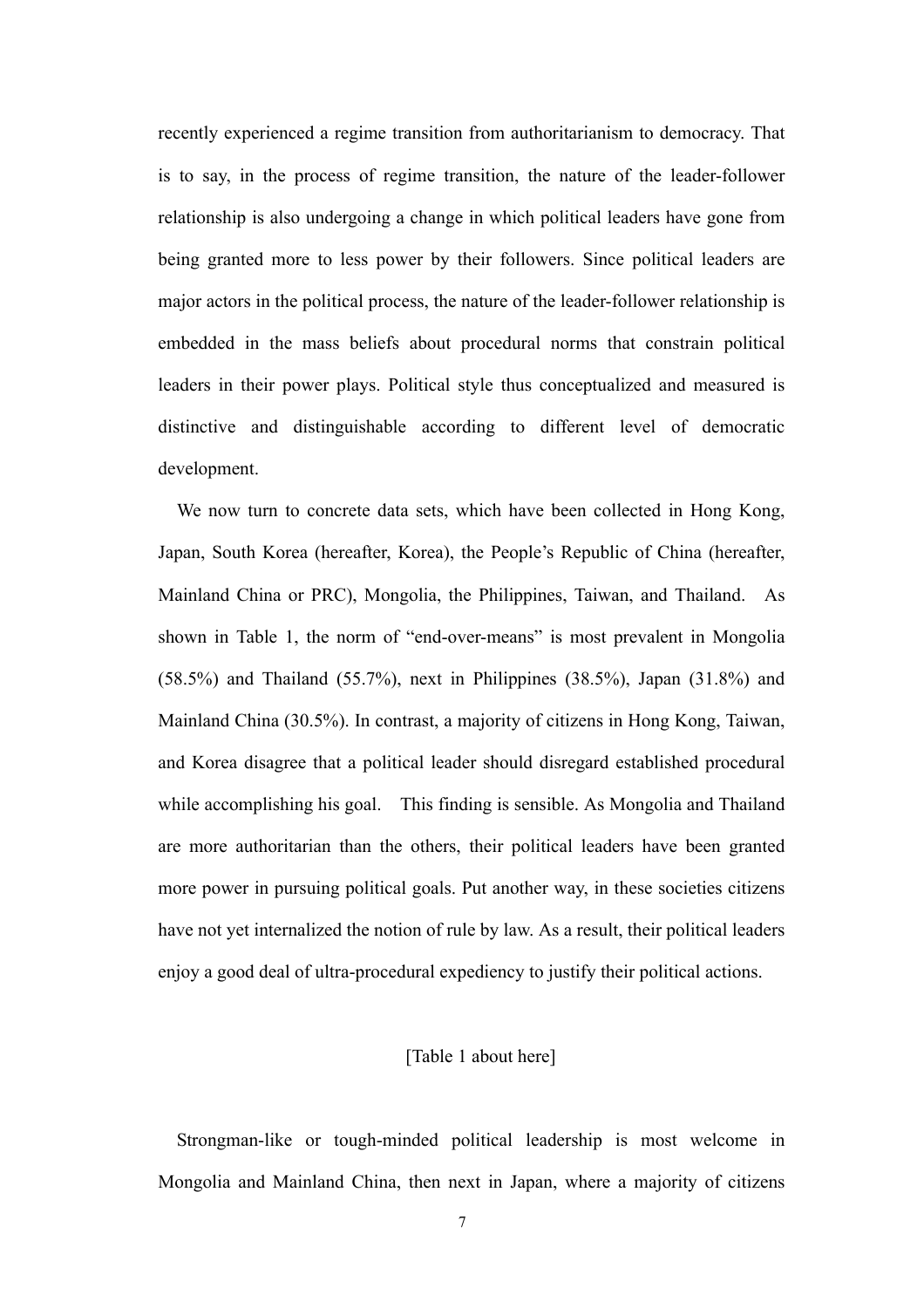would agree that political leaders should uphold their position regardless of how many people oppose them. In Hong Kong (43.2%), Korea (31.5%), the Philippines (42.7%), Taiwan (41.7%) and Thailand (33.7%), less than half of respondents would appreciate tough-minded political leadership. On the tolerance characteristic of political leadership, Japanese (83.1%) and Taiwanese (79.2%) are most demanding that their political leaders be tolerant, next are the people of Hong Kong (68.2%) and of Mainland China (67.1%). The great majority of Mongolians (72.8%) and Thais (93.2%) disagree that a political leader should tolerate dissenting views. Finally, more than fifty percent of Mainland Chinese (60.0%), Koreans (50.3%), and Mongolians (53.8%) would accept an authoritarian or monolithic orientation of their political leader in implementing his agenda if backed by majority support. In comparison, Japanese (85%) would expect their political leaders to be more pluralist-oriented by taking the view of minorities into consideration. In Hong Kong (48.6%), the Philippines (34.3%), Taiwan (41.7%), and Thailand (40.5%), less than half of respondents would prefer an authoritarian political leader.

To sum up by looking at percentages of "agree" responses of all measured item in each country, firstly, our analysis has shown that majority of people in Hong Kong and Taiwan are demanding that their political leaders follow democratic procedural norms in the political process. Political leaders in these two societies are expected to be more norm-oriented (the most emphasized), soft-minded, tolerant and pluralist-oriented in the political process while they pursue political goals. Secondly, the majority of Japanese would, on the one hand, demand their political leaders to be norm-oriented, tolerant and pluralist-oriented (the most emphasized), while, on the other hand, simultaneously endorsing tough-minded political leaders. Thirdly, the majority of Koreans expect their political leaders to be norm-oriented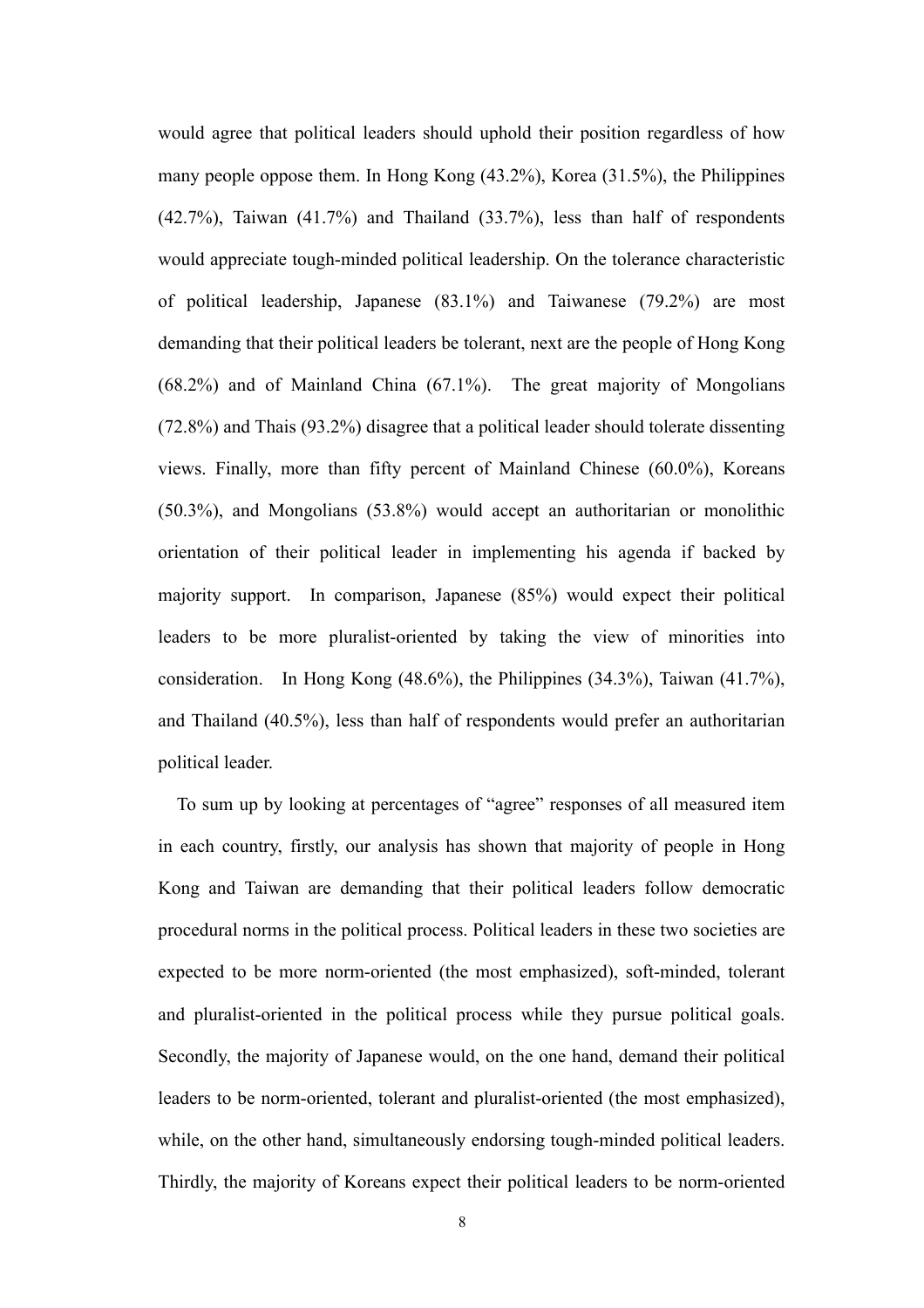(the most emphasized), soft-minded, and not so much pluralist-oriented, but at least tolerant. Korea and the Philippines are the two countries among the new democracies in our analysis whose majority of people prefer less tolerant political leaders. Except for the tolerance dimension, as shown in Table 1, the majority of people in the Philippines would like their political leader to be norm-oriented, soft-minded, and pluralist-oriented. Fourthly, in Mainland China, a majority of people would like to see their political leaders to be norm-oriented and soft-minded in doing things, as shown in Table 1, they also accept that their leaders need to be intolerant and monolithic to get things done. Finally, Mongolian and Thai political leaders are given more discretion to act, even when this means ignoring established procedures and dissenting views. In Mongolia, majority of people would accept political leaders' tough-mindedness in political interactions and bulldozing over the objections of minorities. However, Thai political leaders are expected by a majority of their people to be soft-minded and pluralist-oriented in performing political roles.

By looking at the overall distribution based on the pooled data set,<sup>5</sup> we notice that, on average, only two items are endorsed by half of the people in East Asian countries: one is about "tough- or soft- mindedness"(50.8%) of political leadership, the other is about the political leaders' "tolerance."(49.9%) To recapitulate in terms of "authoritarian-democratic" orientation, it is useful to look at the mean score of the additive scale of political style scale as shown in Table 1 and Figure 1. Political style is most democratic in Japan (11.78) and in Taiwan (11.15). Next come Korea (10.8), Hong Kong (10.71) and Philippines (10.64). Political style is less democratic in

 $\overline{a}$ 

<sup>5</sup> The sample sizes of the eight data sets are fairly similar, except that the Hong Kong data set is smaller and the Mainland China data set is bigger. As a result, pooling them together in a single data set will not seriously bias our results, since the sample sizes are not skewed one way or another by oversampling specific nations.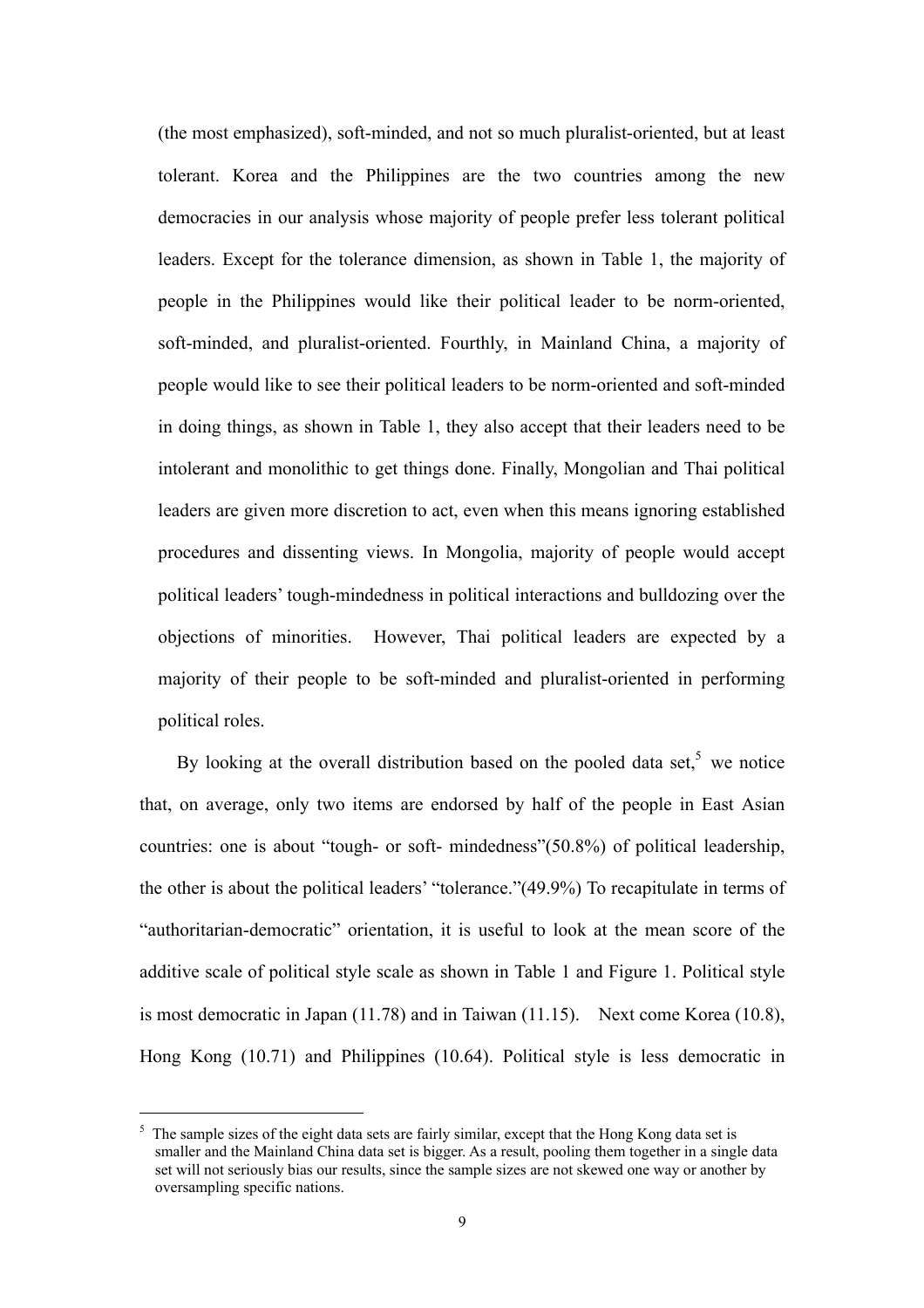Thailand (9.43), and the most authoritarian in Mongolian (8.41). This finding about the authoritarian-democratic orientation of political style among these countries is compatible with their levels of democratization and their length of experience with democratic institutions. Overall, political style or "style culture" in East Asia is in the middle stages of a change (10.52) from authoritarian to democratic orientations, characterized by people still holding strong beliefs about the need for "tough-mindedness" and "intolerant" political leaders.

#### [Figure 1 about here]

#### **The Nature of Political Style and Other Correlates**

 Political Style in our analysis is measured by mass beliefs in procedural norms that political leaders should follow in doing their jobs. A factor analysis of these measured items is applied to each country dataset and the pooled dataset, and the result is reported in Table 2. As shown in the table, all these measured items are loaded onto a single component factor for all data sets including the pooled one, indicating that all these mass beliefs in elite procedural norms are highly correlated and comprise a common denominator factor, namely, the political style factor. This finding indicates that political style is structurally a one-dimensional belief system. However, in Korea, Mongolia and Thailand, two factors may be extracted with "tolerance" emerging as a separate component. The finding, in addition to above one, shows that political style in these three countries seems to be more a two-dimensional belief system, in which citizen's evaluation of political leader's tolerance is separate from other attitudes towards procedural norms. In fact, in Thailand the "tolerance" component is almost uncorrelated with the common factor. Recall from Table 1 that only 6.8% of Thai people accept non-tolerance as a political leader's norm of political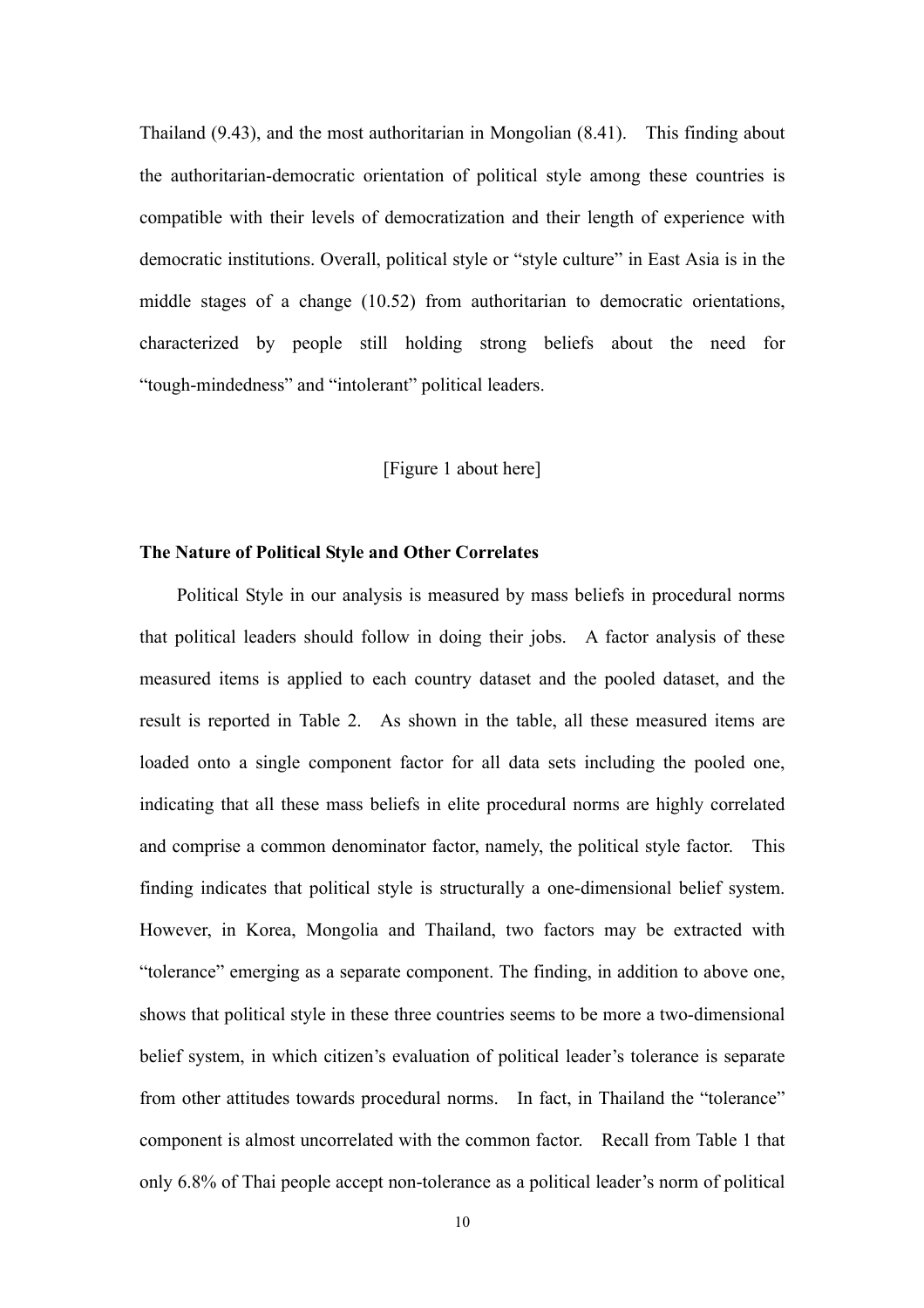action.

#### [Table 2 about here]

 Taken as mass belief systems about procedural norms that a political leader should follow in political interaction, a nation's political style is a part of its political culture, namely, style culture of politics. It is expected that the measure of political style would be highly correlated with other measures of political culture such as democratic value, political efficacy, democratic legitimacy and trust in government. (Variables included in these indices are described in the appendix) In addition, one's orientation in the authoritarian-democratic orientation in political style is also presumably affected by one's socio-demographic characteristics. Naturally, citizens' evaluation of their national or personal economic situation may, at least temporarily, influence their attitudes toward political leaders. And, citizen's orientations to political style may be also linked to their interest in politics or psychological involvement in politics.

 As shown in Table 3, a significant correlation between gender and political style is only found in Mainland China, where male respondents hold a stronger authoritarian orientation in political style. The significant correlation between age and political style orientation is found in Hong Kong, Mainland China, Mongolia and Taiwan. Unexpectedly, older Mongolian citizens are more democratic in their political style, which makes the Mongolian case exceptional. However, in Hong Kong, Mainland China and Taiwan, younger people, as expected, tend to have a more democratic orientation in political style. The significant relationship between education and political style is only found in Hong Kong, Japan and Mainland China, where citizens with higher education are more likely to hold democratic orientation in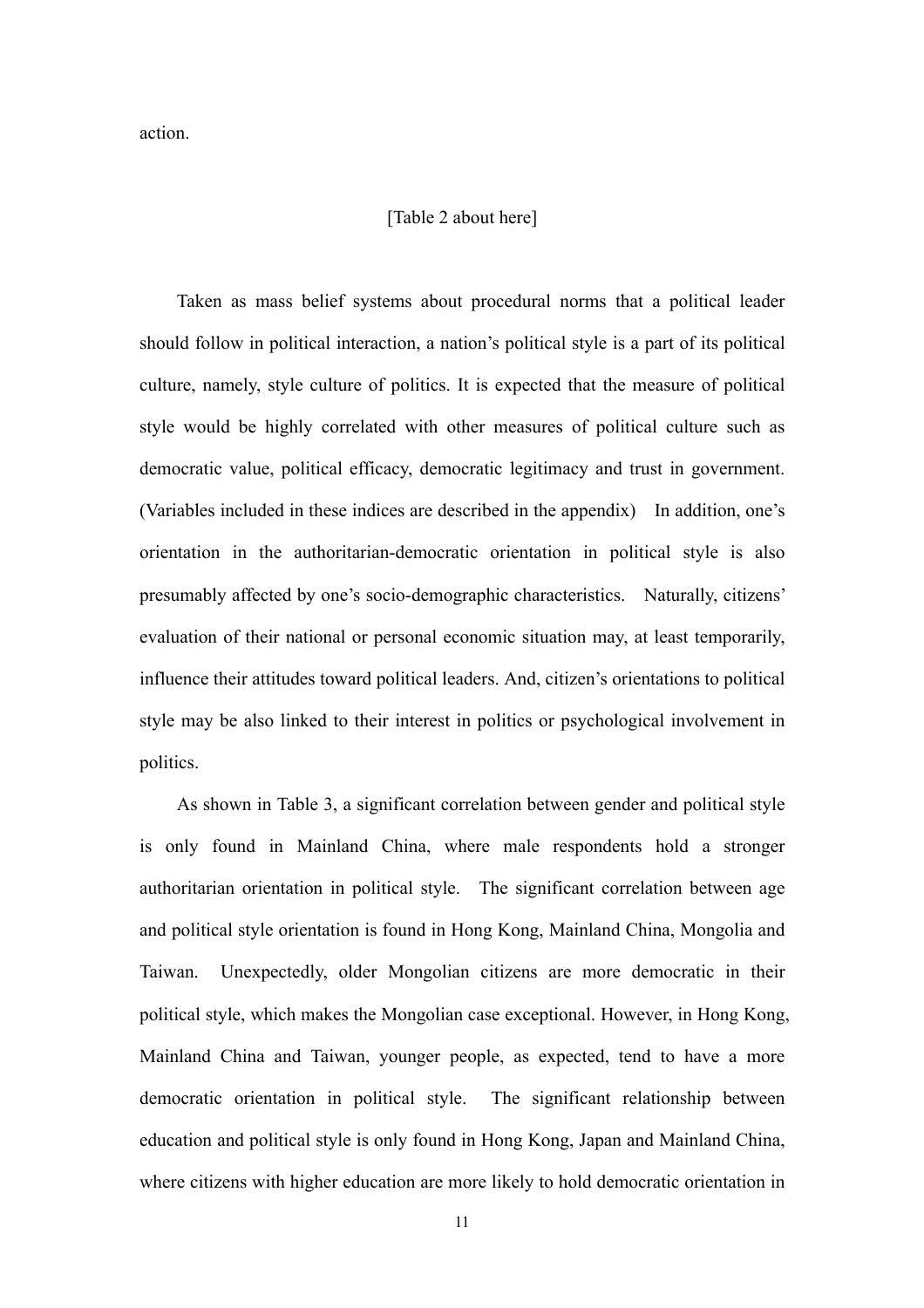political style. Especially in most changing societies, education is often considered the most important factor determining people's knowledge and consequentially their socio-political beliefs, and its absence in relation to political style in other countries probably indicates that its effect has been incorporated into other intervening factors. However, this needs to be further explored and ascertained in a causal model or multivariate analysis.

### [Table 3 about here]

 Of the relationship between evaluation of economic conditions and political style orientation, as shown in Table 3, we summarize our finding as follows: (1) Evaluations of the nation's current economic situation is significantly correlated with political style orientation only in Taiwan. In Taiwan, those who feel more positively about the national economy are more likely to have higher authoritarian orientation in political style. (2) A correlation of political style with evaluations of past national economic performance is found only in Mongolia, where citizen who rate the past economy better tend to more authoritarian in political style. (3) Citizen's optimism about the nation's future economy is related to political style only in Japan and Korea. In these two countries, citizens who are more optimistic about the nation's economic future are more authoritarian-oriented in political style. (4) The relationship between the respondent's family's economic experience and political style is found significant only in the Korean case, where those who evaluate their family's economic situation as being better tend to hold stronger authoritarian orientations in political style. (5) Only Mongolian people link the evaluation of their family's economic situation in the past five years with their views about procedural norms. The correlation is negative indicating that Mongolian who better rate their family's economic situation in the past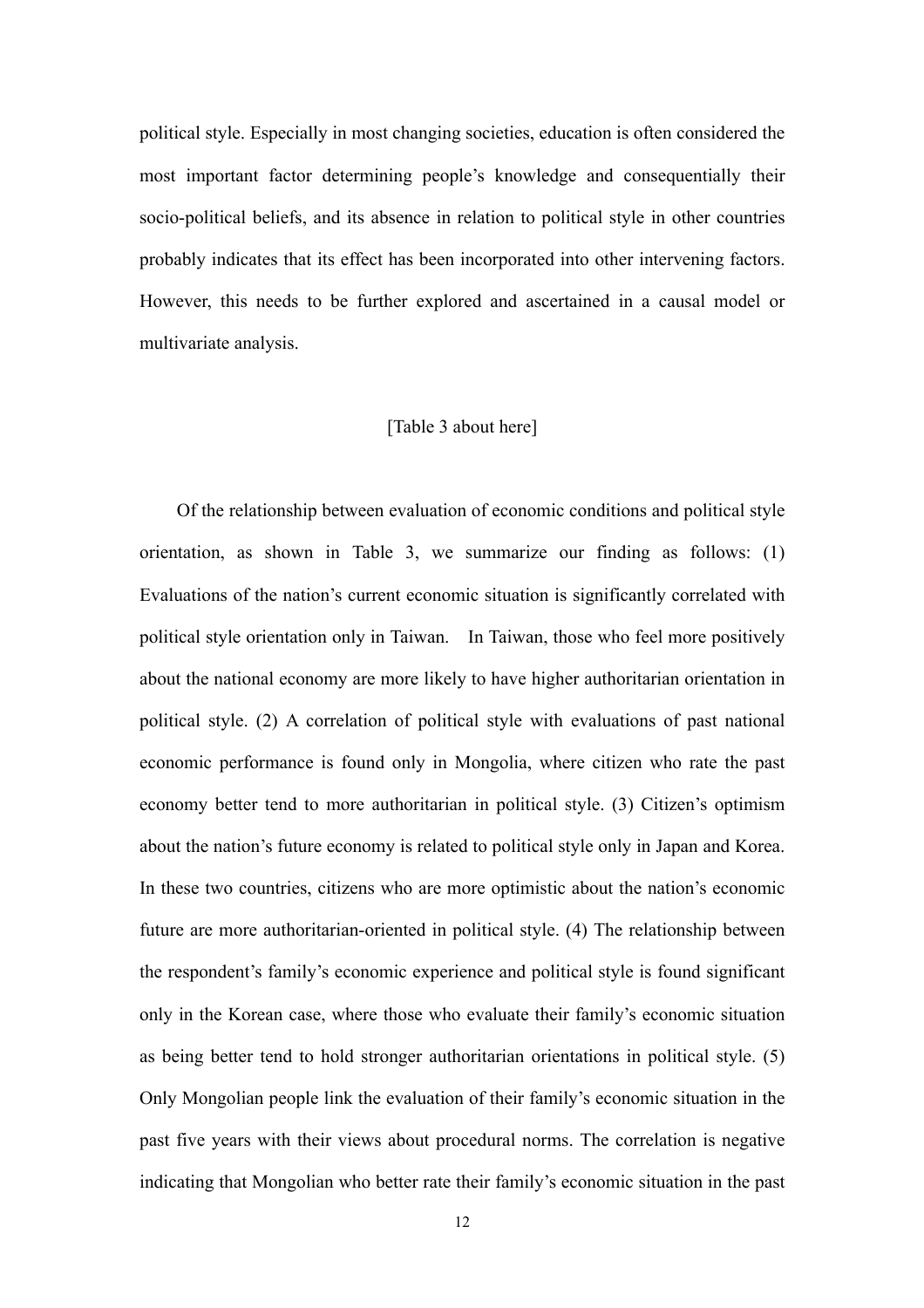are more authoritarian-oriented in political style.

We now turn to the relationships between other political culture characteristics and the authoritarian-democratic orientation in political style. As indicated in the Table 3, only in the Korean case is there a significant correlation between interest in politics and the orientation in political style. Those who are more interested in politics are more likely to hold a stronger authoritarian orientation in political style. Presumably, one's feeling about corruption should be linked to one's attitudes about the ways political leaders should get things done. Unexpectedly, in all East Asian countries in this study, there is no correlation between citizen's evaluations of the seriousness of corruption situation their orientations in political style.

As expected, people's orientation in political style is highly correlated with democratic values, political efficacy, democratic legitimacy and trust in government. First, more democratically oriented people will also tend to have higher democratic orientations in political style, and this relationship holds true across all East Asian cases. Second, citizens in East Asia who are more efficacious in politics are also more democratic-oriented in political style. The exception is Hong Kong, where people's political efficacy has nothing to with their orientation in political style. Third, as shown in Table 3, in all East Asian countries under study, those who believe more strongly in the legitimacy of democracy tend also to have a higher democratic orientation in political style. Finally, as expected, people's trust in government is significantly correlated with their orientation in political style. People who have high levels of trust in government are more democratically oriented in political style.

#### **By way of Tentative Conclusion**

Although we have an ambitious agenda, to re-conceptualize "political style" to be applicable to cross-cultural study, we have thus far only pulled out and reported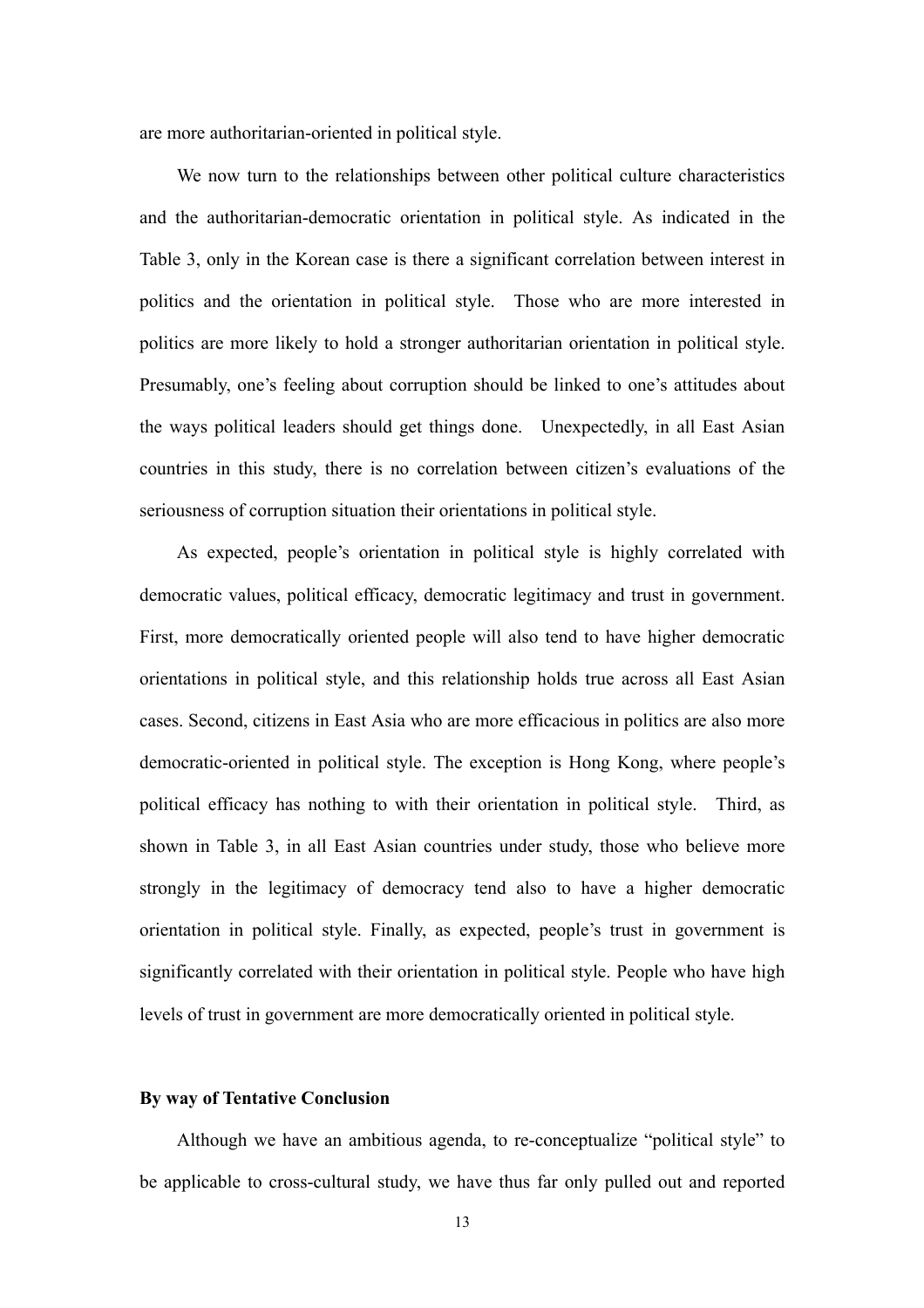some very simple findings. Initially, to extend Verba's conception of political style and to incorporate the tradition of political leadership study, we chose to explore mass attitudes toward the norms that political leaders should abide by in performing their political roles. A survey of the literature reveals that the term "political style" has been either too narrowly defined, as in some leadership studies, or too loosely used, in many other areas. As a consequence, much of its empirical importance has been lost amidst language games. To refresh the concept to apply cross-cultural study, we have to first find its empirical referents and then measure its correlates. This is tentatively done in this preliminary analysis.

In our data analysis, we have found that political style in each country can be either differentiated in terms of the constellation of various emphasized components, or by anchoring the different location along its underlying common structure which we name the authoritarian-democratic orientation. We have measured it both ways and found each that country has a different constellation of endorsed norms of action for political leaders. However, there is a common factor underlying these different components. This common factor is the empirical manifestation of political style. In this way, political style or style culture can be comparatively identified to see its difference among countries. It is true that our preliminary analysis is rough and incomplete. Some causal and analytic models might further make good use of the rich dataset in hand. At this moment, our analysis has shown that political style is a part of political culture that is generally related to other dimensions of political culture. However, more elaborated analysis has yet to be completed.

In sum, as a very short paper, this analysis is just a beginning, which raises more questions than it provides answers. Future research will incorporate country-specific background knowledge needed to more effectively interpret our findings. For now, this is just a rough look at political style in hopes of putting some new wine into an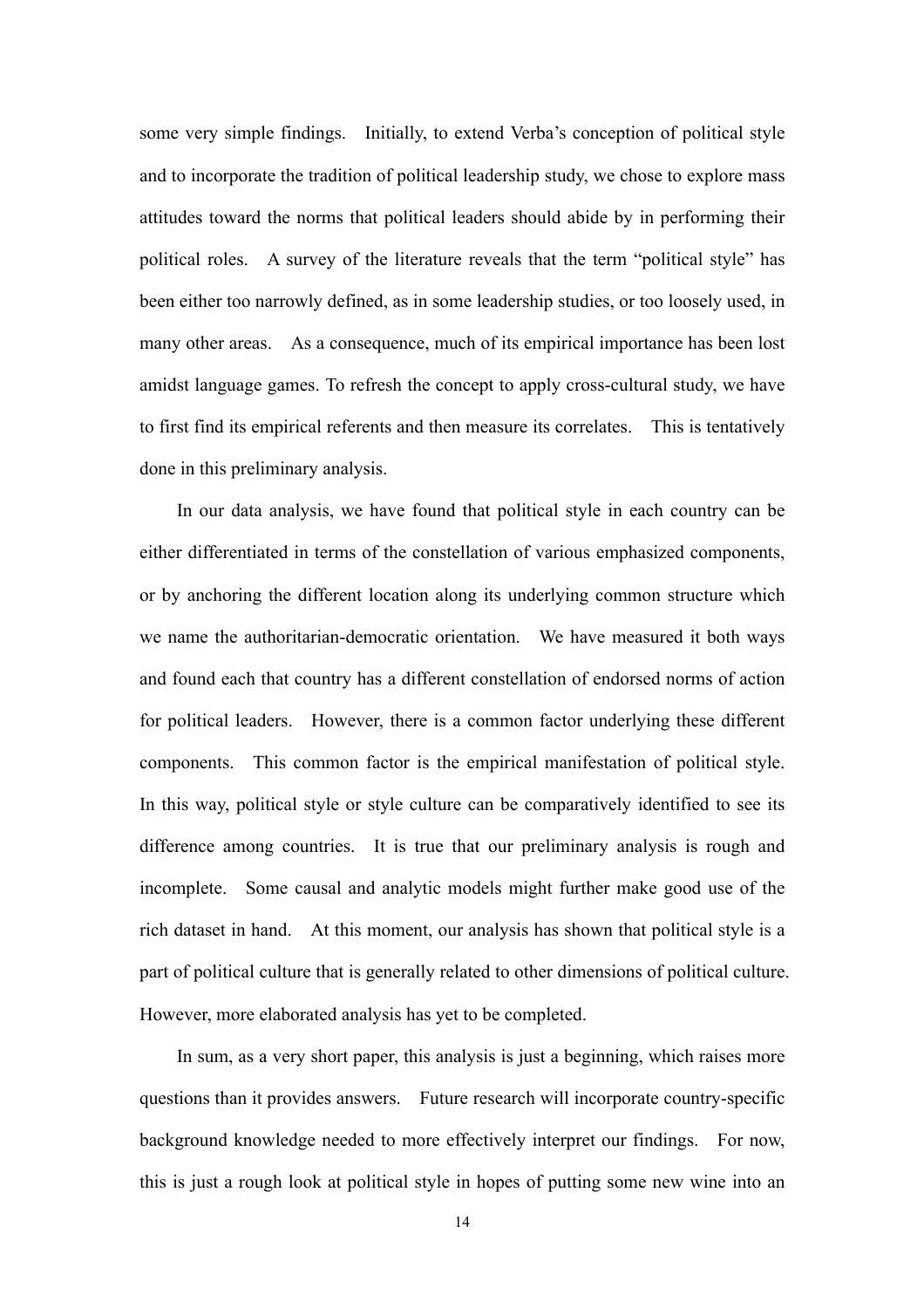old bottle.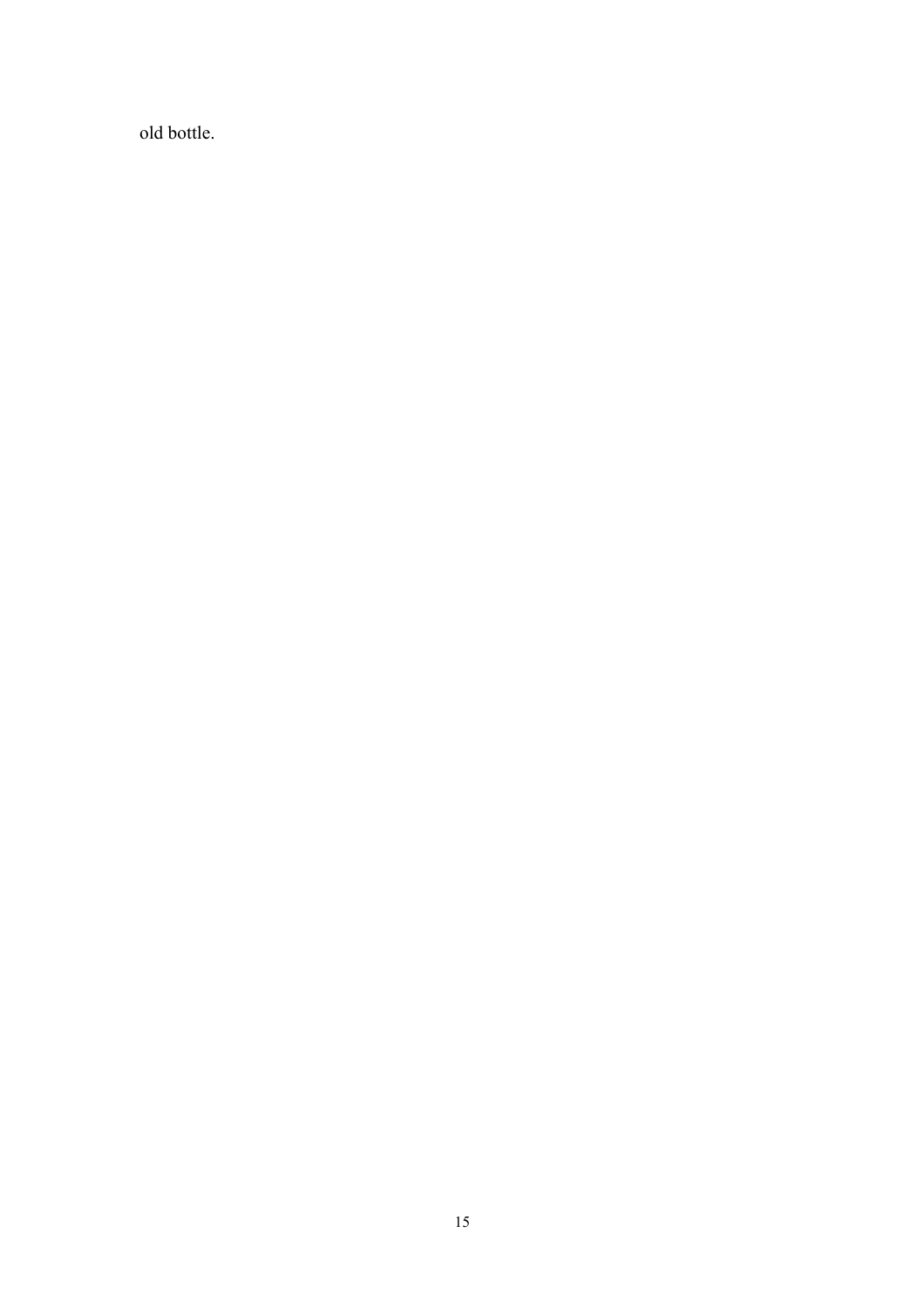#### **Bibliography Cited**

- Almond, Gabriel, and Syney Berba. 1963. *The Civic Culture*. New Jersey: Princeton University Press
- Barber, James David. 1992. *The Presidential Character: Predicting Performance in the White House. 4th Edition.* New Jersey: Prentice Hall.
- Burant, Stephen R. "The Influence of Russian Tradition on the Political Style of the Soviet Elite." *Political Science Quarterly* 102 (2): 273-293.
- Gombrich, E. H. 1968. "Style." In *International Encyclopedia of the Social Sciences, 2nd Ed*. New York: Macmillan.
- Gilliam, Frank D., Jr. 1996. "Expiring Minority Empowerment: Symbolic Politics, Governing Coalitions and Traces of Political Style in Los Angels." *American Journal of Political Science* 40(1): 56-81.
- Greestein, Fred I. 1998. "There He Goes Again: The Alternating Political Style of Bill Clinton." *PS: Political Science and Politics* 31(2): 179-182.
- Heuss, Theodor. 1953. "Forces and Elements Forming a Political Style." Journal of Politics 15(4): 472-449.
- Hariman, Robert. 1995. *Political Style: The Artistry of Power*. Chicago: University of Chicago Press.
- Lasswell, Harold D. 1949. "Style in the Language of Politics." In *The Language of Politics: Studies in Quantitative Semantics.* Eds. Harold Lasswell and associates*.* New York: George Stewart.
- McGerr, Michael. 1990. "Political Style and Women's Power, 1830-1930." *Journal of American History* 77(3): 864-885.
- Pye, Lucian W. 1985. *Asian Power and Politics: The Cultural dimension of Authority.* Cambridge, MA: Harvard University Press.
- Verba, Sidney. 1965. "Comparative Political Culture." In *Political Culture and Political Development.* Eds Lucian W. Pye and Sidney Verba. New Jersey: Princeton University Press.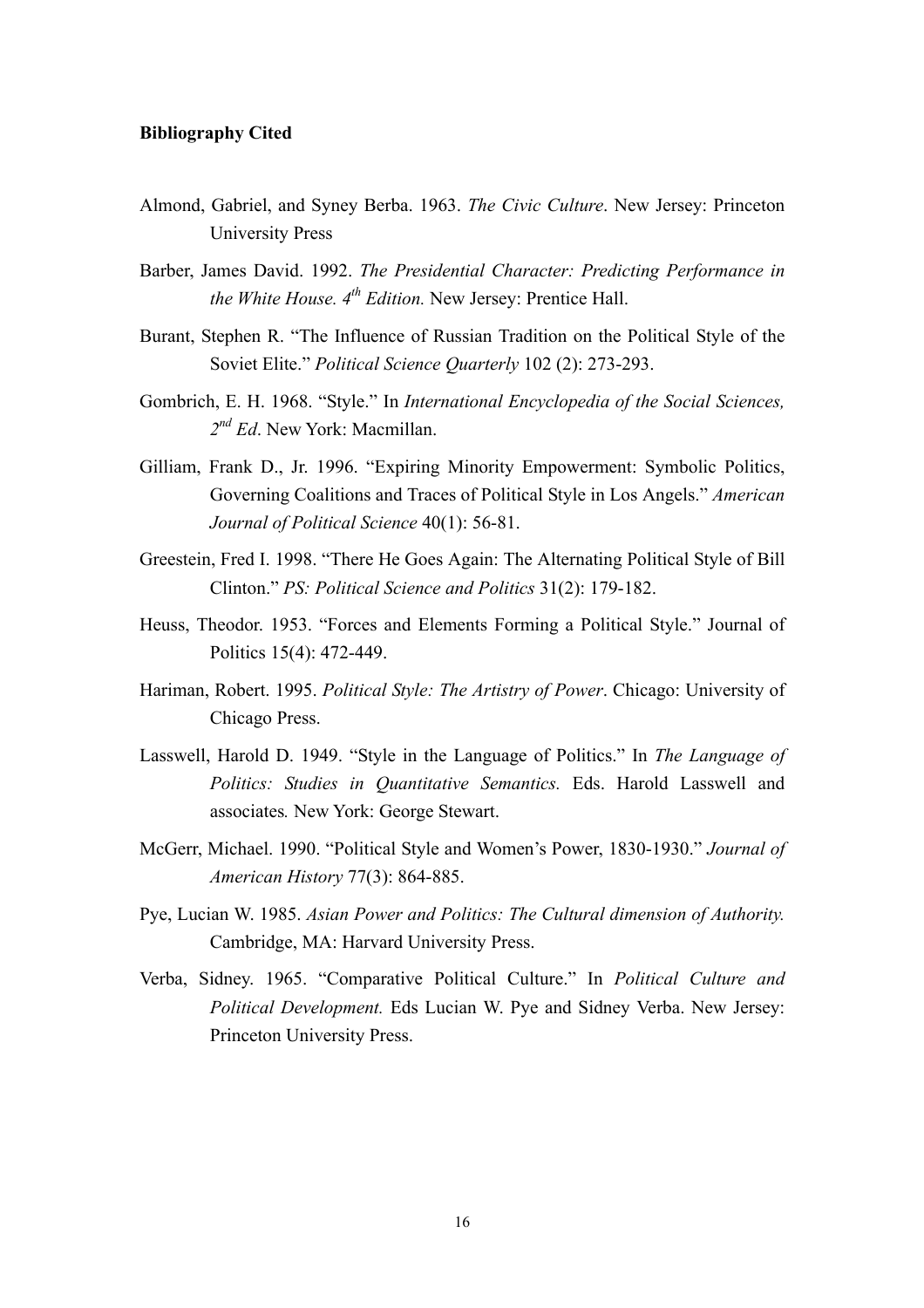## **Appendix: Variables and Measures**

All indexes in the following are additive, and summated score are based on associated question listed.

## **1) Political Interest:**

Q56.How interested would you say you are in politics?

## **2) Evaluation of Corruption:**

Q114. How widespread do you think corruption and bribe-taking are in your local/municipal government? Would you say: (Hardly anyone is involved, Not a lot of officials are corrupt, Most officials are corrupt, Almost everyone is corrupt)

## **3) Democratic Values:**

- Q132. People with little or no education should have as much say in politics as highly educated people.
- Q133. Government leaders are like the head of a family; we should all follow their decisions.
- Q134. The government should decide whether certain ideas should be allowed to be discussed in society.
- Q135. Harmony of the community will be disrupted if people organize lots of groups.
- Q136. When judges decide important cases, they should accept the view of the executive branch.
- Q137. If the government is constantly checked [i.e. monitored and supervised] by the legislature, it cannot possibly accomplish great things.
- Q138. If we have political leaders who are morally upright, we can let them decide everything.
- Q139. If people have too many different ways of thinking, society will be chaotic.

## **4) Political Efficacy:**

- Q126. I think I have the ability to participate in politics.
- Q127. Sometimes politics and government seems so complicated that a person like me can't really understand what is going on.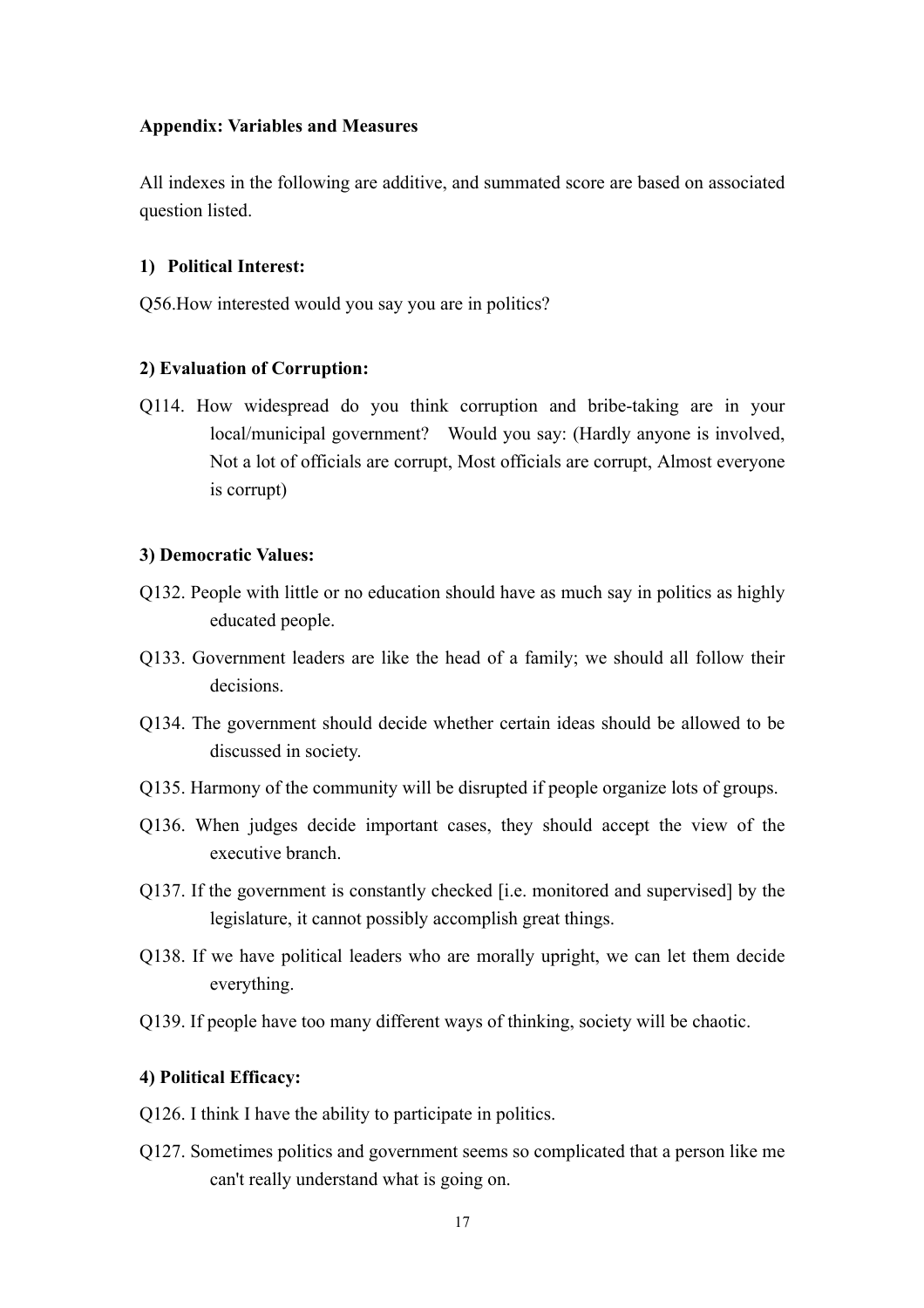- Q128. The nation is run by a powerful few and ordinary citizens cannot do much about it.
- Q129. People like me don't have any influence over what the government does.

## **5) Trust in Government:**

- Q130. Whatever its faults maybe, our form of government is still the best for us.
- Q131. You can generally trust the people who run our government to do what is right.

## **6) Democratic Legitimacy:**

- Q121. We should get rid of parliament and elections and have a strong leader decide things.
- Q122. No opposition party should be allowed to compete for power.
- Q123. The military should come in to govern the country.
- Q124. We should get rid of parliament and elections and have the experts decide everything.
- Q125. When the country is facing a difficult situation, it is ok for the government to disregard the law in order to deal with the situation.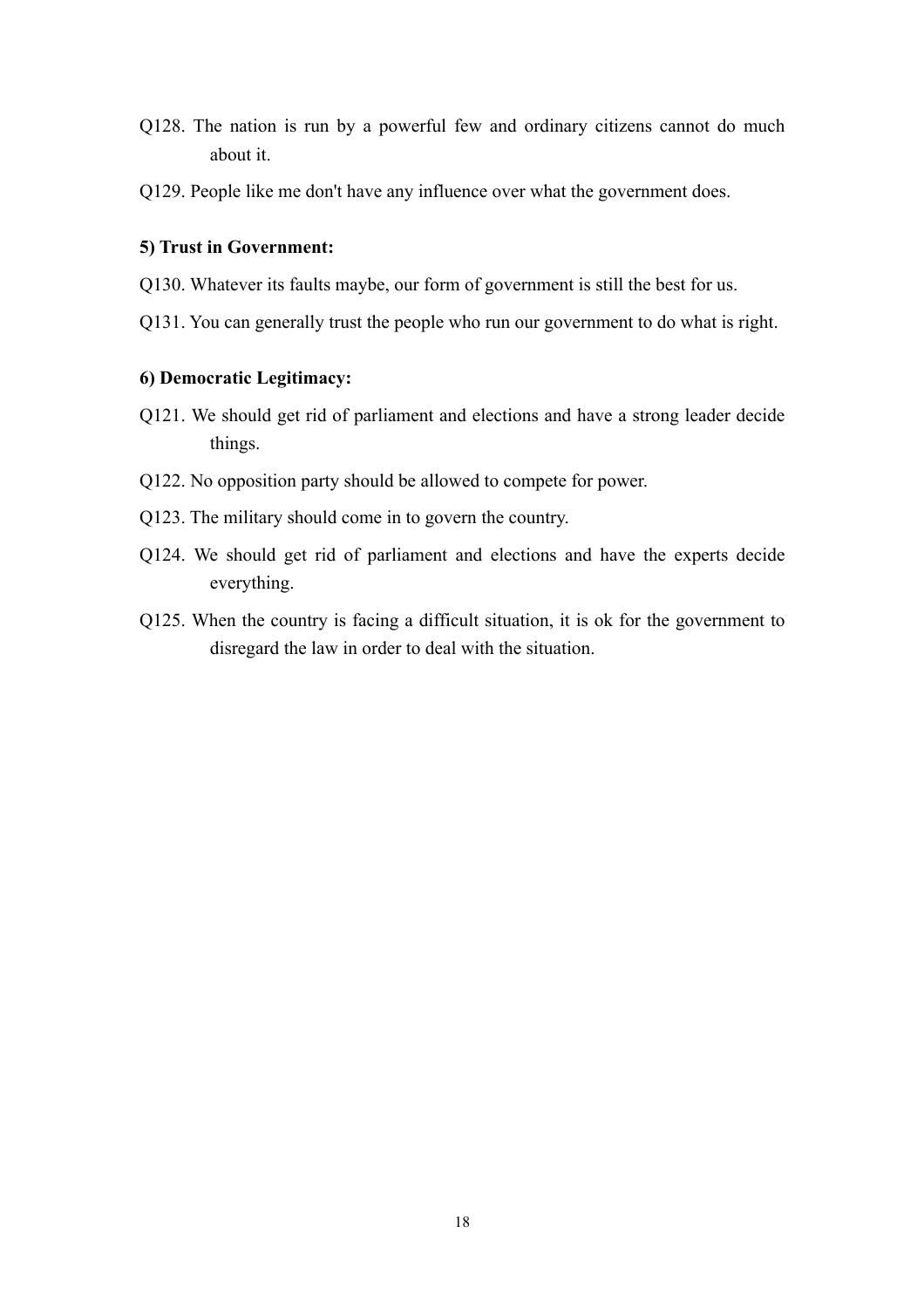|                                                                                                                                                     | HK   |      |      |      | Japan Korea PRC Mong Phil                                                                                            |      | TW   | <b>Thai</b> | $ALL*$ |
|-----------------------------------------------------------------------------------------------------------------------------------------------------|------|------|------|------|----------------------------------------------------------------------------------------------------------------------|------|------|-------------|--------|
| 1) The most important<br>thing for a political leader<br>is to accomplish his goals<br>even if he has to ignore<br>the established<br>procedures.   | 15.4 | 31.8 | 22.8 | 30.5 | 58.5                                                                                                                 | 38.5 | 15.9 | 55.7        | 34.1   |
| 2) If a political leader<br>really believes in his<br>position, he should refuse<br>to compromise regardless<br>of how many people<br>disagree.     | 43.2 | 56.1 | 31.5 | 70.5 | 80.2                                                                                                                 | 42.7 | 41.7 | 33.7        | 50.8   |
| 3) A political leader<br>should tolerate the views<br>of those who challenge<br>his political ideals.                                               | 68.2 | 83.1 | 38.0 | 67.1 | 17.2                                                                                                                 | 44.9 | 79.2 | 6.8         | 49.9   |
| 4) As long as a political<br>leader enjoys majority<br>support, he should<br>implement his own<br>agenda and disregard the<br>view of the minority. | 48.6 | 15.0 | 50.3 | 60.0 | 53.8                                                                                                                 | 34.3 | 41.7 | 40.5        | 443    |
| <b>Minimal Valid N</b>                                                                                                                              | 688  |      |      |      | 1151 1497 2097 1054 1200 1206 1534 10538                                                                             |      |      |             |        |
| <b>Additive Scale</b><br>Mean<br>Stddev<br>Valid N                                                                                                  | 1.47 | 2.18 | 1.85 |      | 10.71 11.78 10.80 10.09 8.41 10.64 11.15 9.62 10.52<br>1.38 2.19 2.54<br>644 1059 1494 1819 1047 1200 1136 1524 9929 |      | 1.68 | 2.25        | 1.74   |

**Table 1: The Percentage of the "***Strongly and Somewhat Agree***" response**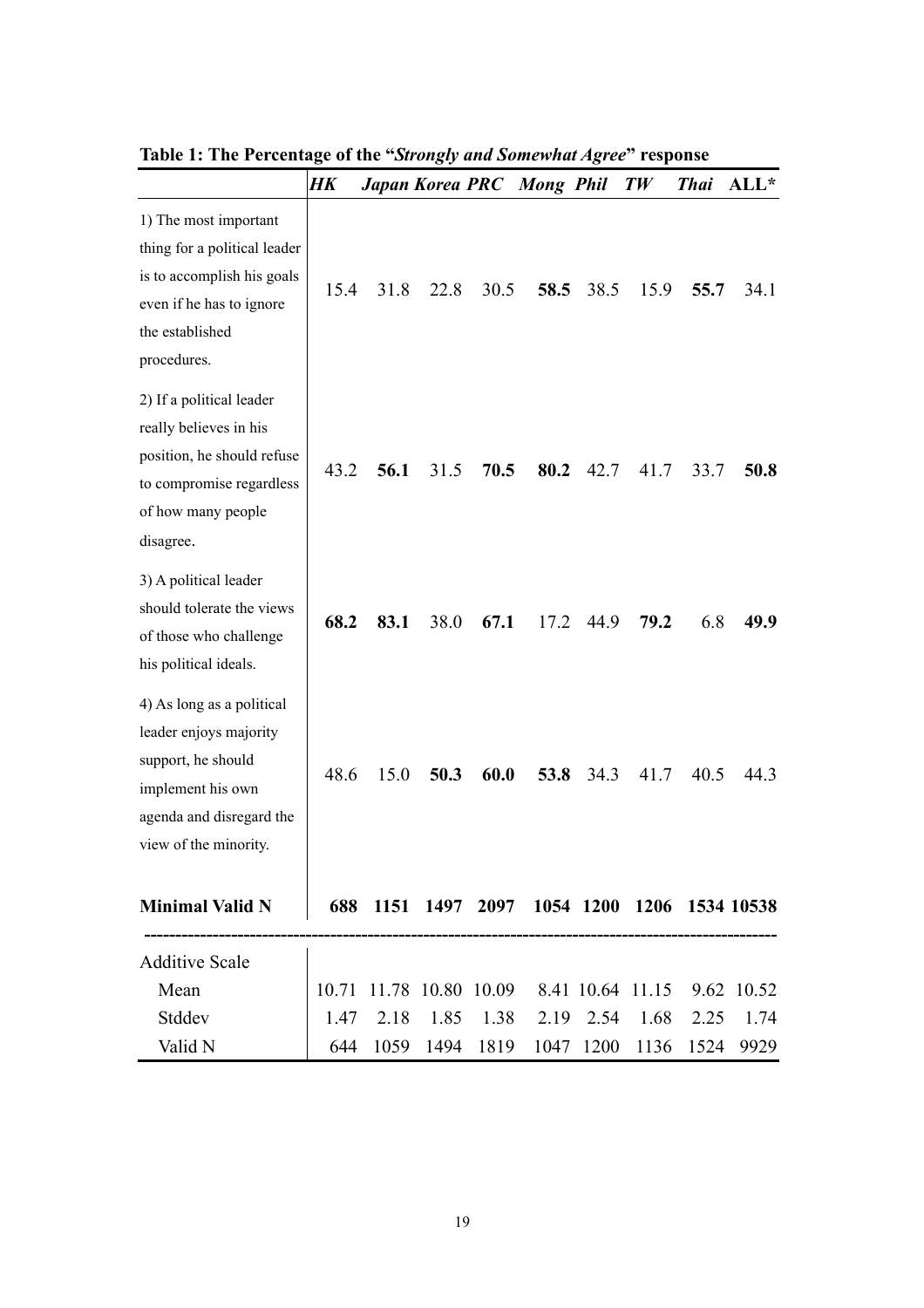

**Figure 1: Mean score of Political style scale by country**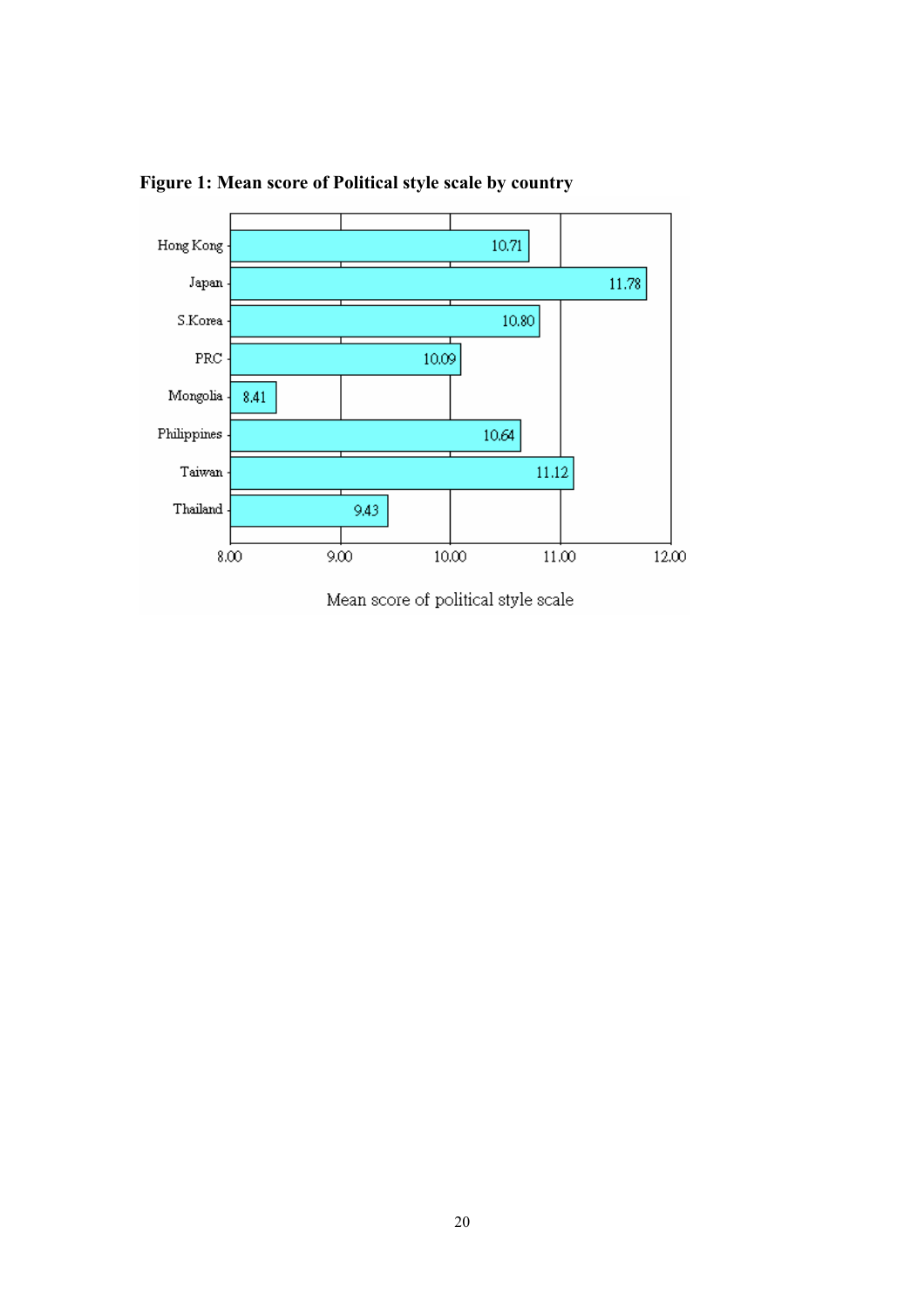|                                                                                                                                                     | HK   |      | Japan Korea PRC |      | <b>Mong</b> Phil |      | TW   | <b>Thai</b>    | ALL   |
|-----------------------------------------------------------------------------------------------------------------------------------------------------|------|------|-----------------|------|------------------|------|------|----------------|-------|
| 1) The most important<br>thing for a political leader<br>is to accomplish his goals<br>even if he has to ignore<br>the established<br>procedures.   | 0.59 | 0.69 | 0.66            | 0.76 | 0.52             | 0.72 | 0.67 | 0.70           | 0.73  |
| 2) If a political leader<br>really believes in his<br>position, he should refuse<br>to compromise regardless<br>of how many people<br>disagree.     | 0.74 | 0.65 | 0.66            | 0.46 | 0.78             | 0.66 | 0.71 | 0.73           | 0.63  |
| 3) A political leader<br>should tolerate the views<br>of those who challenge<br>his political ideals.**                                             | 0.77 | 0.72 | 0.42            | 0.75 | 0.58             | 0.54 | 0.74 | 0.05           | 0.57  |
| 4) As long as a political<br>leader enjoys majority<br>support, he should<br>implement his own<br>agenda and disregard the<br>view of the minority. | 0.62 | 0.70 | 0.73<br>$\ast$  | 0.66 | 0.46<br>$\ast$   | 0.70 | 0.61 | 0.75<br>$\ast$ | 0.65  |
| Eigen value                                                                                                                                         | 1.87 | 1.90 | 1.59            | 1.79 | 1.42             | 1.74 | 1.88 | 1.58           | 1.68  |
| % Variance explained                                                                                                                                | 46.7 | 47.5 | 39.7            | 44.7 | 35.5             | 43.4 | 47.0 | 39.7           | 42.0  |
| <b>Minimal Valid N</b>                                                                                                                              | 688  | 1151 | 1497            | 2097 | 1054             | 1200 | 1206 | 1534           | 10614 |

**Table 2: Factor Analysis (principal component) of Political Style measures** 

\*Two factors are extracted in Korea, Mongolia and Thailand datasets, reported here is loadings on the first principal component factor

\*\*: All items are recoded and adjusted in accordance to the authoritarian-democratic direction with a 1 to 4 scale.